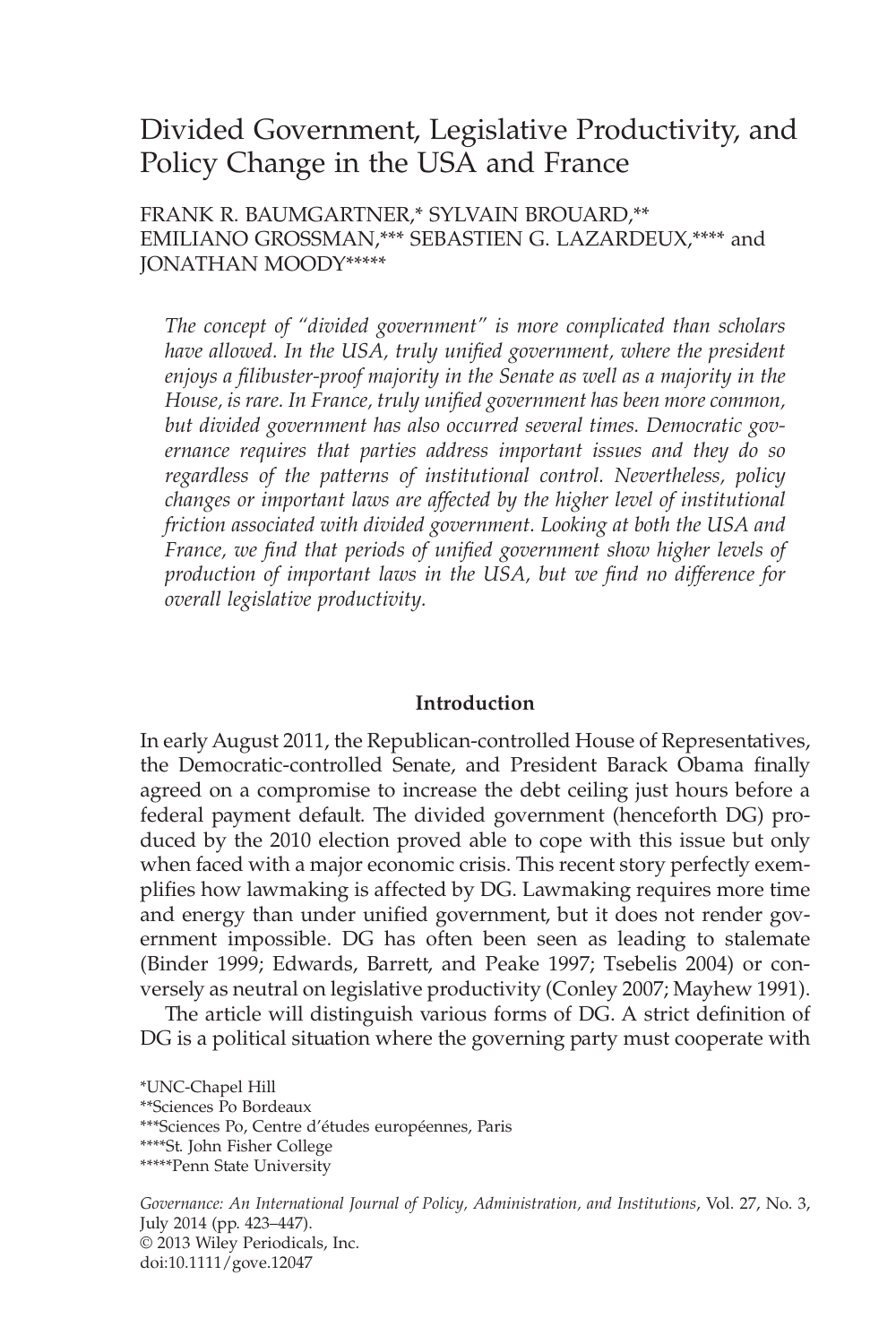at least some members of the opposition party in order to legislate. By this definition, most so-called unified governments have actually been divided, and strictly unified governments have been exceedingly rare. In fact, some form of DG is the norm in the USA. It clarifies a concept that most studies of DG in the USA simply defined as split-party control of the presidency and Congress, without clarifying whether a split Congress was part of or foreign to the concept. Second, it allows extending the concept to other political systems. In that regard, we compare the USA to one of the few other Western systems where DG occurs: France.

Legislating is to a large extent problem solving (Adler and Wilkerson 2012; Jones and Baumgartner 2005). As there is a constant flow of problems to solve, and as all sides of the political spectrum bring their attention to new issues from time to time, policymakers seek solutions to new issues on a continual basis, regardless of institutional control. Of course, DG may make compromise more difficult, but this should affect major policy changes much more than routine adjustments. We expect that DG should have no effect on overall levels of legislative productivity, only on landmark pieces of legislation. Our empirical results clearly demonstrate that if DG does not imply general legislative gridlock, it does render important policy change more difficult.

#### **Defining DG in the USA and France**

# **The USA**

The most prominent study of DG in the USA, and the book that launched an entire literature on this topic (Mayhew 1991), underscores the commonplace nature of DG in the USA, as exemplified by its title: *Divided We Govern*. *Strictly* unified government requires the president's party to control a filibuster-proof majority in the Senate and to have a majority in the House. Only in this case, the presidential party is not dependent on the cooperation of (a part of) the opposition party to legislate. By contrast, there is only *formally unified* government when the president has a majority in the Senate but that majority is not filibuster-proof. In fact, the postwar period has seen only six years of "strictly unified government" four of the Kennedy–Johnson years (1963–1966 when Democrats held between 66 and 68 seats in the Senate), and Jimmy Carter's first two years in office (when Democrats held 61 seats). No Republican president has ever enjoyed such control.<sup>1</sup>

We make this distinction and believe it affects important legislation but not routine lawmaking because as long as the president must contend with a potential filibuster, then any significant legislation will require at least some interparty cooperation and compromise. Formally unified government has been the rule for 18 years over the postwar period. The most common situation has been DG, which in the USA can be either weak or strong depending on whether the party of the president holds a majority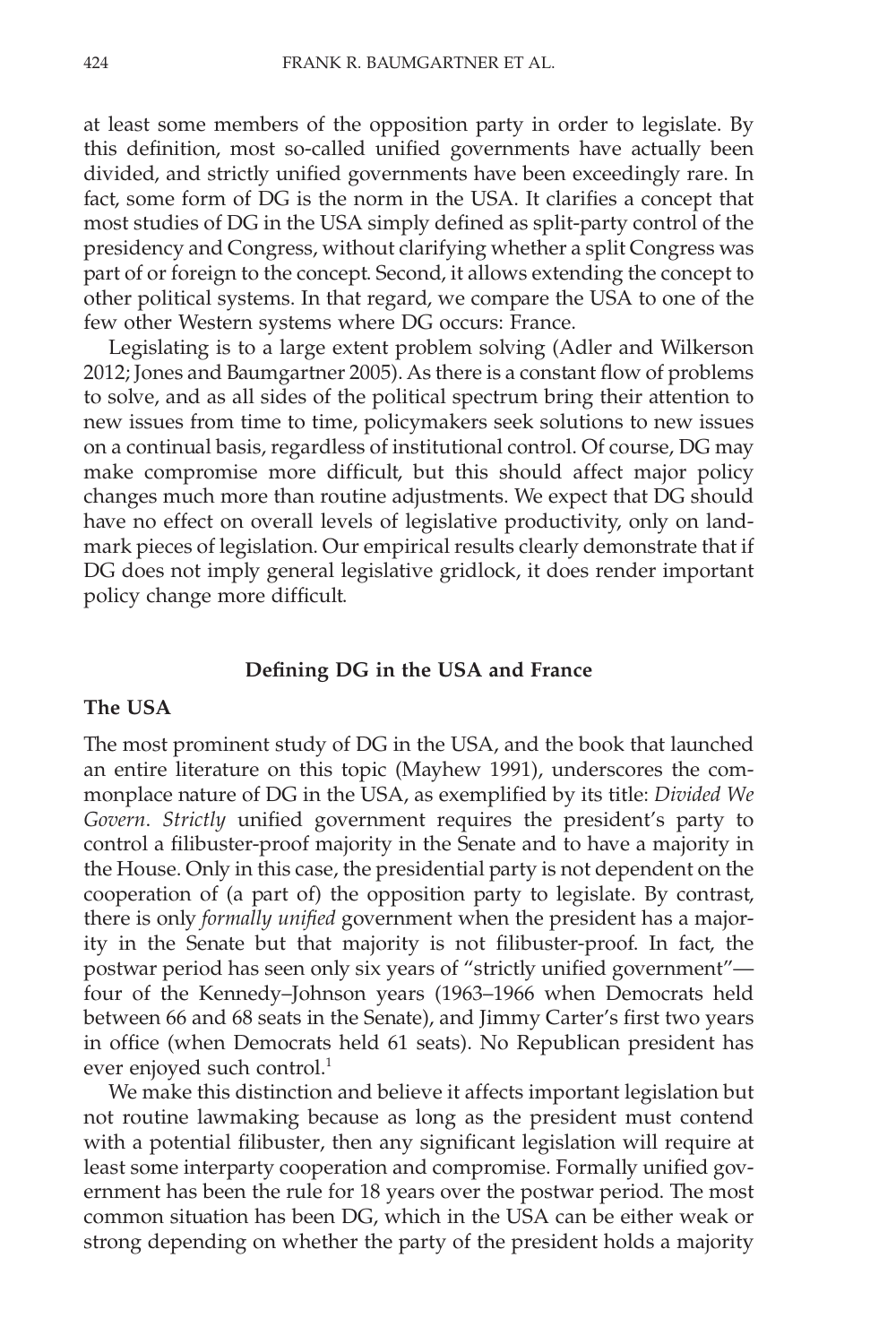in one of the chambers (weak) or in none (strong). Strong or weak DG has been the case for 35 of the 59 years we analyze in this article, with most of those being strongly divided. Thus, one can see that the president faces a hostile majority in at least one chamber, and usually both, most of the time. This is the natural or most common order of things in the USA in the postwar period. Mayhew's title, *Divided We Govern*, fits the data perfectly.

#### **France**

The situation in France is not quite the same as the USA but does not differ as much as sometimes thought, nor as clearly as a simple dichotomy would suggest. Both countries have a bicameral legislature and a directly elected president, but France also has a divided executive. Attention in France has focused on DG in the form of *cohabitation—*when the president and the prime minister are partisan rivals—but as in the USA, the situation is more complicated than a simple dichotomy. Whereas in the USA, the executive cannot be divided, in France, both the legislature and the executive may be divided or unified, creating four possible situations (Siaroff 2003). Only the National Assembly and the prime minister are certain to belong to the same partisan camp.

French deputies and senators are elected according to different electoral systems: Representatives or *députés* are elected by direct suffrage according to a two-round majoritarian system; senators are elected by an electoral college made up of the *députés* and various local elected representatives. Thus, both chambers may or may not be controlled by the same parties or coalition. Therefore, we define divided and unified legislatures by whether or not there is shared control of the National Assembly and the Senate by the left- and right-wing parties. Even if until very recently the Senate has never been under control of the political left, $\lambda$  it has been in the opposition several times during the Fifth Republic (1958–1968). A right-wing majority controlled the Senate when the presidency was held by Socialist F. Mitterrand (1981–1995) as well as when the National Assembly was controlled by a left-wing coalition (1981–1986 and 1988–1993).

The parliamentary character of the semi-presidential system implies that the prime minister (and the cabinet) and the lower chamber will always belong to the same coalition: The prime minister must have the confidence of the Assembly. In fact, the rationalized parliamentarism in place at least until 2009 has allowed a tight control of the parliamentary agenda by the cabinet (Brouard 2011; Huber 1992). We will call opposition a party or a coalition of parties that is not part of the coalition supporting the cabinet.

Table 1 shows the possible combinations of unified and divided control in France.

Table 1 features the four theoretical possibilities of power distribution. The four quadrants match real-world cases. Unified government occurred mostly at the beginning and at the end of the period under scrutiny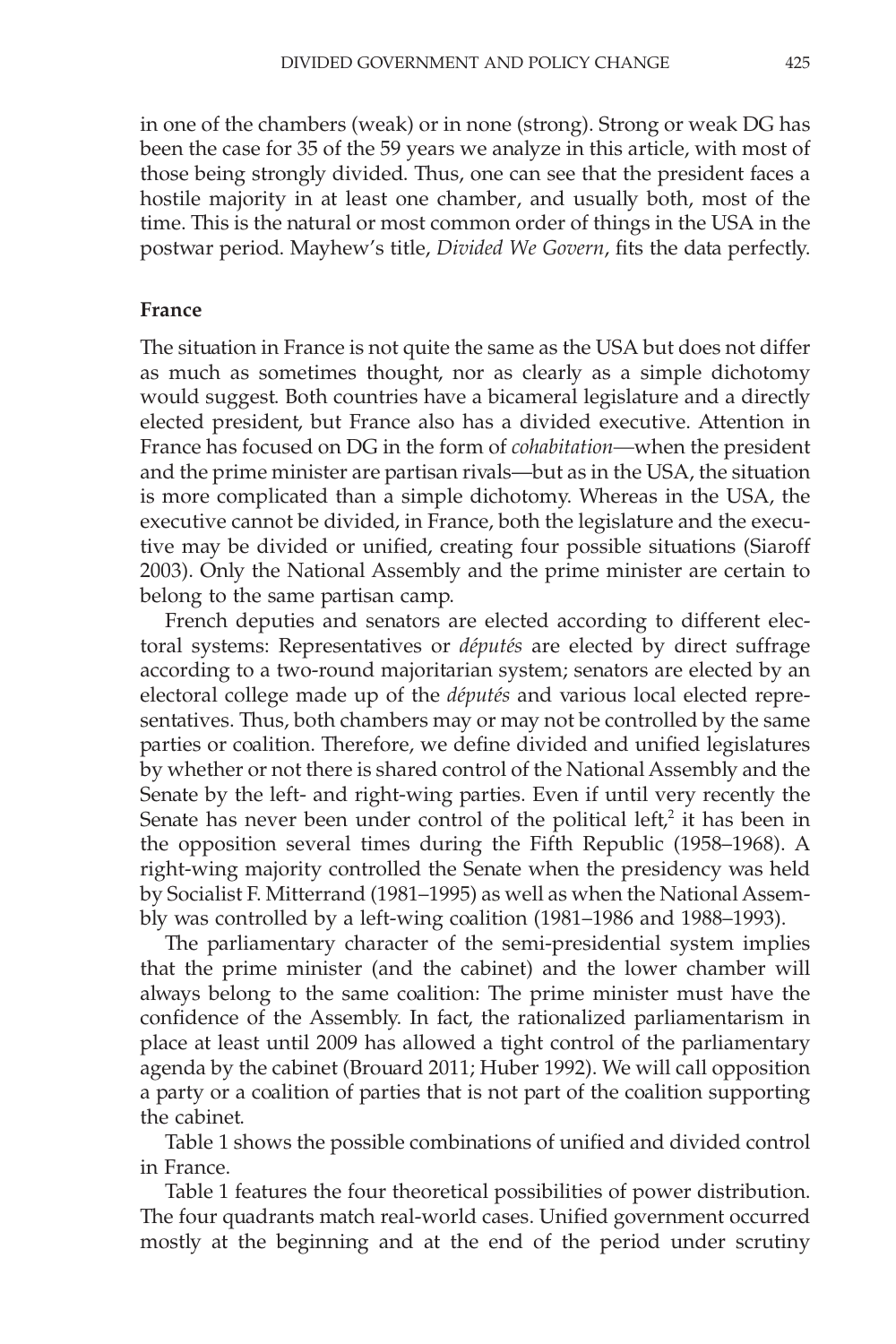|                   | Divided Legislature                                  | Unified Legislature                                           |
|-------------------|------------------------------------------------------|---------------------------------------------------------------|
| Divided executive | Senate and presidency in<br>opposition (1997-2002)   | Presidency in opposition<br>$(1986 - 1988, 1993 - 1995)$      |
| Unified executive | Senate in opposition<br>$(1981 - 1986, 1988 - 1993)$ | Unified government<br>(1974-1981, 1995-1997,<br>$2002 - 2007$ |

TABLE 1 **Patterns of Government Control in France**

(1974–1981, 1995–1997, 2002–2007). Unified executive and divided legislature happened during the Mitterrand presidency when a left-wing coalition held a majority in the lower house, but the Senate was dominated by conservatives (1981–1986 and 1988–1993). A divided executive and a unified legislature characterized the two periods of *cohabitation* under Mitterrand's presidency, when he was confronted with a right-wing cabinet, Assembly, and Senate (1986–1988 and 1993–1995). Finally, the pinnacle of DG was reached between 1997 and 2002 when both the legislature and the executive branches were divided. Right-wing President Chirac and the Senate were in opposition to a left-wing cabinet and National Assembly. Just as in the USA, where the patterns of DG are more complicated than a simple dichotomy would suggest, so too in France the simple unified versus *cohabitation* situation does not capture the full range of situations that have occurred. These are not just academic distinctions; our analysis shows they have substantial impacts on the production of important laws.

A more complete definition of DG allows us to incorporate how important elements of the institutional powers of the French presidency and of the Senate can affect the lawmaking process. Concerning presidential powers, the constitutional text does not set the foundations for presidential supremacy in policymaking. In fact, the Constitution reserves important powers for the government. Under Article 20, "the government shall determine and conduct the policy of the Nation." Nevertheless, although it has no legal basis—the notion does not appear in any official text—the *domaine réservé* constitutes a regulatory mechanism for the relation both within the executive and between the executive and legislative branches (Irondelle 2009). According to this tradition, the president is to play a preeminent role in defense and foreign policy. Even if the "reserved domain" has become more and more a "shared domain" (Balme 2009; Irondelle 2009), the presidential predominance in these two fields has operated all along the Fifth Republic, even during the three experiences of divided executive. As a result, the president has an effective, if informal, veto power in those two policy areas (Leuffen 2009). A hostile government will be less inclined to take into account presidential preferences in other policy areas. Nevertheless, the president may slow down the legislative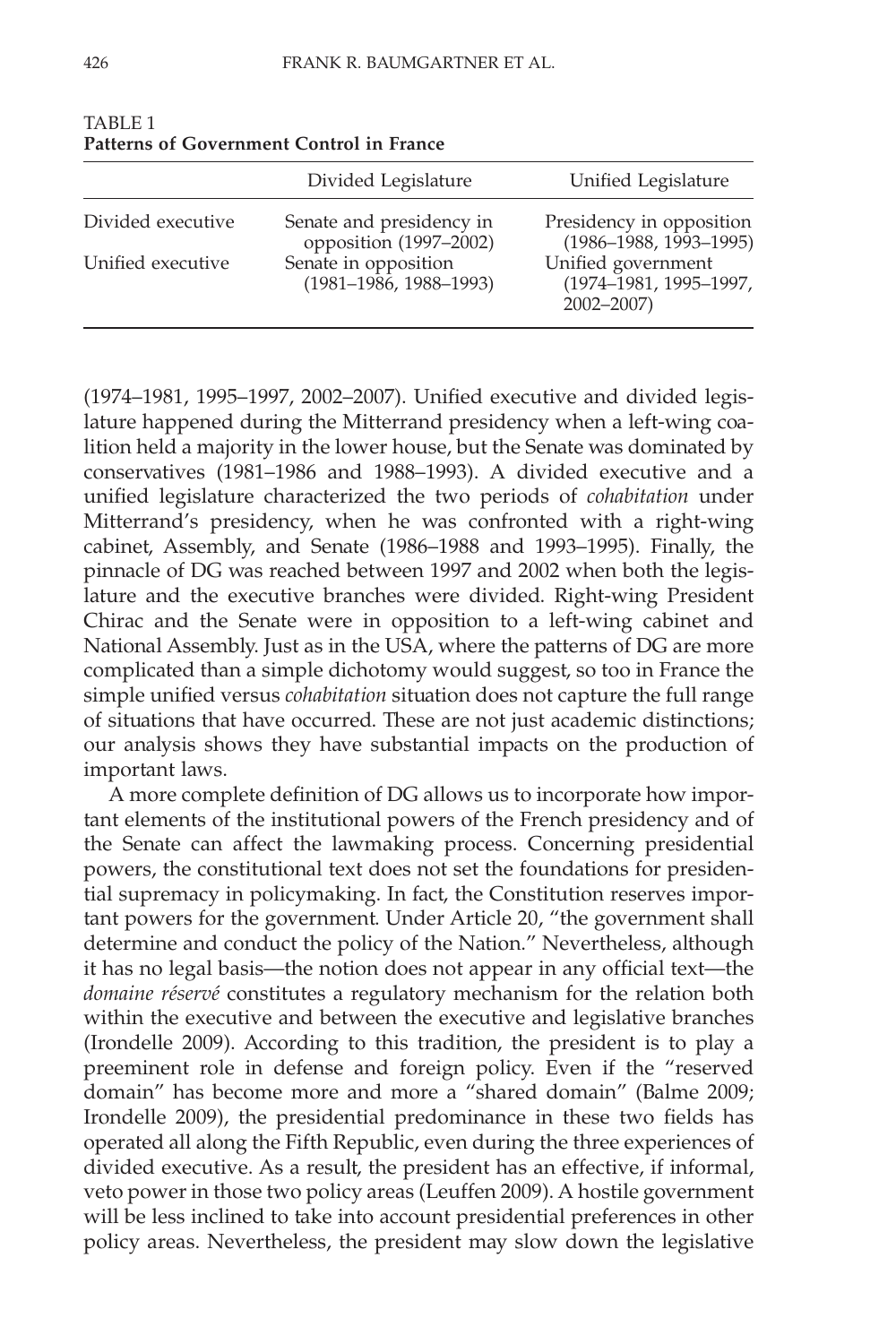process using different institutional tools such as: asking for a new reading of the law,<sup>3</sup> refusing to sign ordinances, or refusing the opening of supplementary parliamentary sessions. The president might also use the strategy of "going public" to increase the level of contention and embarrass the government in an effort to abort policy changes.

The effect of policy types on law production is also related to the institutional powers of the French Senate. The most important impact of the Senate during divided legislature periods is to delay the usual lawmaking process. The Senate was comparatively active, under the third cohabitation, when President Chirac encouraged the conservative majority in the *Sénat* to counter the Socialist majority of Prime Minister Lionel Jospin in the *Assemblée* (Verdier 1998). In addition to this power to delay, the Senate may de facto veto constitutional laws and organic laws<sup>4</sup> dealing with the Senate.

In summary, in France, both the executive and the legislature can be divided. As for the USA, we consider that strictly unified government only applies when the majority party does not require the cooperation of the opposition party to pass legislation. Thus, most of the so-called unified governments are in reality only formally unified. DG in France, according to this definition, also expands well beyond what is traditionally called cohabitation. From 1978 through 2007, the period under study, strictly unified governments were in place under Giscard (1978–1981) and Chirac (1995–1997 and again 2002–2007). President Mitterrand experienced either formally unified government with a hostile Senate (1981–1986 and 1988– 1993) or a strongly divided government facing two opposing chambers (1986–1988 and 1993–1995). President Chirac had two periods of strictly unified government (1995–1997 and 2002–2007) and one period of strongly divided government, as his coalition retained control of the Senate but lost the Assembly and therefore the prime minister's office (1997–2002).

# **The USA and France Compared**

Figure 1 illustrates the complications associated with the labels "unified" and "divided" in both countries. Part A shows the USA. For each president since Truman, the dark shadings indicate strongly divided government, lighter shadings show periods of weakly divided or what we have called formally unified government, and the white areas are the ones with a president enjoying a filibuster-proof Senate majority (strictly unified government). Lines show the level of the president's party's support in the House and Senate, and the horizontal, dotted and dashed lines indicate the critical majority point in the House and the filibuster point in the Senate. Our definitions of divided and unified government relate to whether the partisan composition of the House and Senate are above or below those critical lines.

Part B shows the situation for France. The percentage of seats controlled by the president's coalition is shown in comparison with the 50% line, and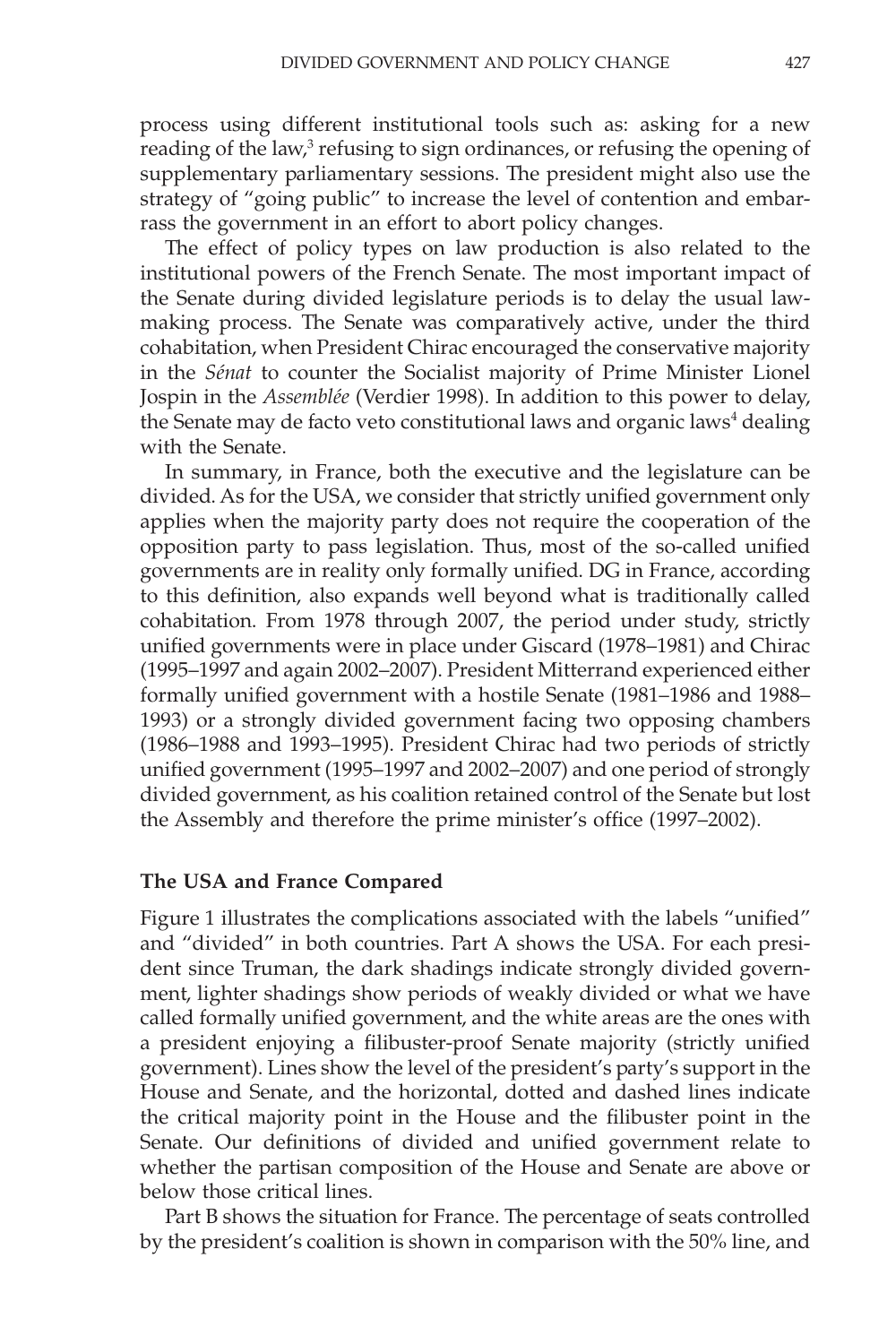



shadings represent the combinations of possible situations as described above. As we can see, each country experiences each of our newly defined types of unified and divided government during our period of study. Furthermore, periods of strictly unified government are rare.

Given that large blocks of time in both countries are characterized by some level of shared control, it would indeed be surprising if leaders were unable to produce legislation except in the scarce periods of strictly unified government. However, before turning to the presentation of our data, we turn first to what other scholars have said about legislative productivity in DG.

# **Legislative and Policy Effects of DG**

Debates on the effects of DG on policy outputs have largely been dominated by Mayhew's contribution in the USA. Similar debates exist in France. We put forth an original perspective based on a punctuatedequilibrium perspective.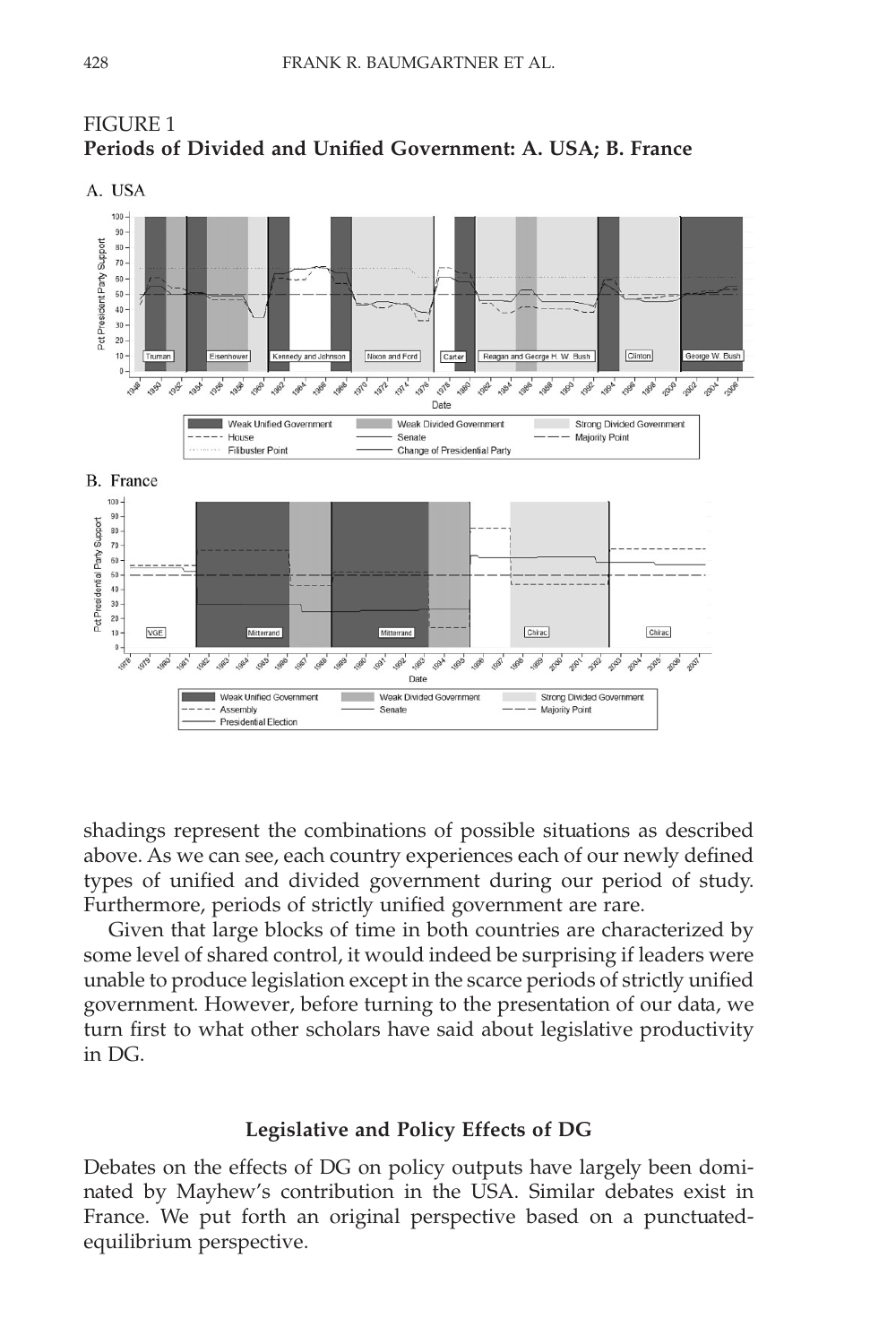#### **Mayhew and Beyond**

Mayhew's contribution to the analysis of DG sparked lasting debates (McKay 1994; for early reviews, see Brady 1993). Unlike many other contributions (Alesina and Rosenthal 1996; Fiorina 1996; Laver 1999), Mayhew was not interested in the origins of DG in the USA. Rather, he proposed to test a piece of accepted wisdom on U.S. political life: that DG is detrimental to decision-making efficiency. According to that assumption, unified government is more conducive to the enactment of major legislation than DG. Mayhew proved this argument wrong showing that DG and unified government present highly similar patterns of legislative productivity. In order to do so, his analysis relied in particular on a list of "important legislation." His analysis concluded that important legislation was more constrained by "surges," that is, periods of overactivism, than by the institutional and political context.

Following Mayhew's analysis of major legislation, a first group of authors reexamined and questioned Mayhew's list of major bills. Especially, his post hoc methodology for constructing the list of major legislation ("sweep two") was criticized by many as being largely independent from the immediate political context. Some of those analyses showed some partisan effect using reorganized versions of Mayhew's data (Coleman 1999; Howell et al. 2000).

An original contribution by Edwards, Barrett, and Peake (1997) showed that the effect of DG was more visible if one takes into account major pieces of legislation that *failed* rather than those that passed. They showed that presidents are more likely to veto legislation under DG than under unified government. Binder (1999) showed that under DG, laws are less likely to address the main issues of the time. Other criticisms concerned the lack of consideration for the variety of situations that the term "DG" covers and/of for certain institutional rules, such as the need for a *supermajority* to avoid filibustering in the Senate (Coleman 1999). Finally, some authors argued that the role of parties had to figure more prominently in the analysis (Chiou and Rothenberg 2003). In particular, intraparty fractionalization, or party-internal divisions, should be as important as DG (Binder 1999; Thorson 1998). Beyond the mere question of legislative productivity, Mayhew's work has had a lasting influence, even on the many works that maintain that DG does affect output negatively.

In France, the debate has been equally heated in the public sphere, but weaker in academic circles. The essential reason is that France has experienced *cohabitation* for only 9 out of 51 years since the creation of the Fifth Republic. It is true that all periods of DGs occurred within the past 25 years. However, it should also be noted that the constitutional reform of 2000, which brought the presidential mandate in line with the mandate of the legislature, should weaken the chances of DG, at least for the foreseeable future (Grossman and Sauger 2009). Independent from this constitutional revision, the fact that France has experienced significant periods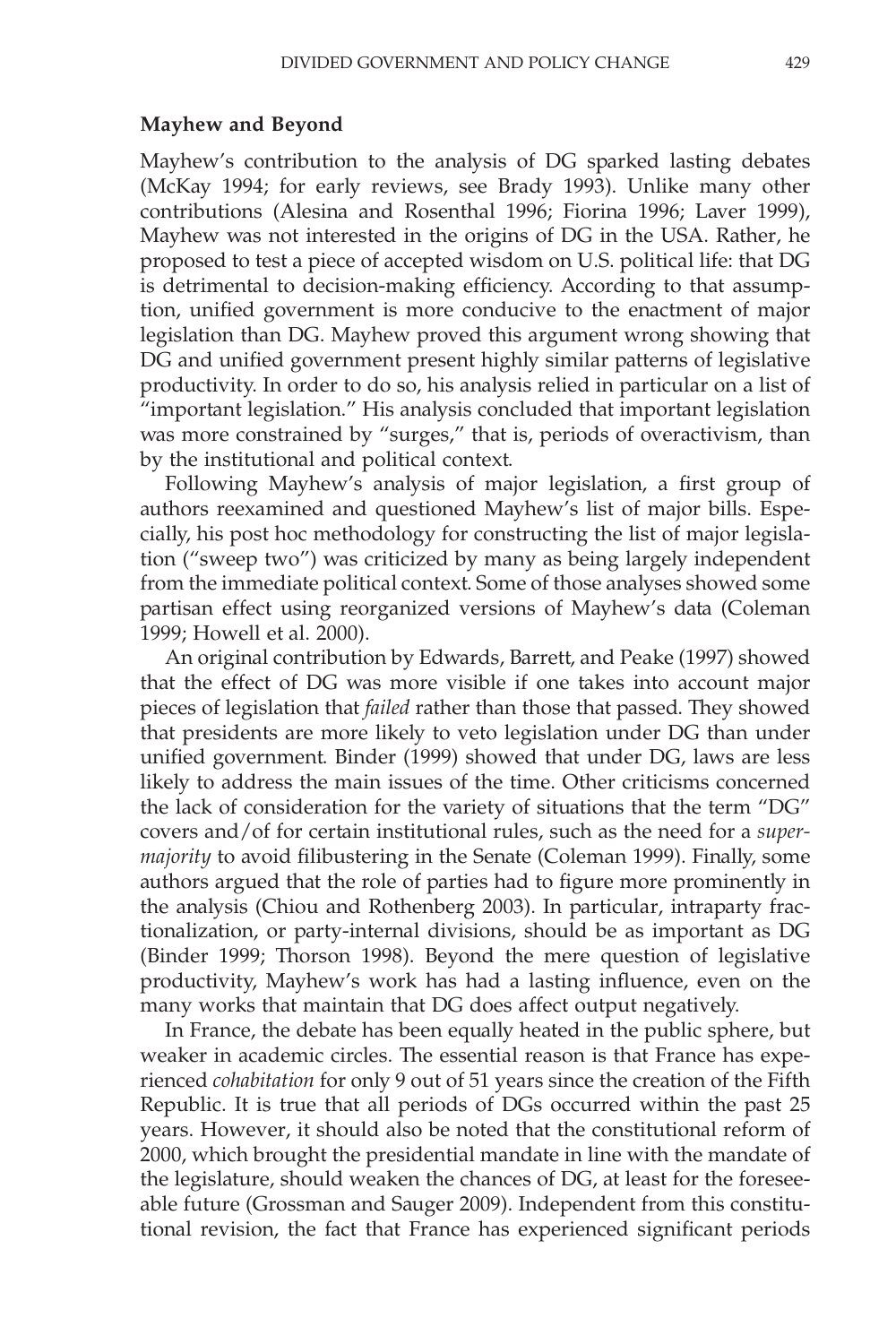of DG allows us to broaden the tests of the effect of DG on legislative productivity beyond the U.S. case which so far has dominated the literature.

Early on, French political scientists feared the occurrence of DG—or *cohabitation* as it would later be coined—as they considered France to be unfit for this. It was only in 1986, that is, 28 years after the creation of the Fifth Republic, that it eventually occurred. The French constitution was ambiguous on the relative powers of the premier and the president in the case of DG, and it appears that the framers of the constitution of 1958 gave little thought to the possibility of leftist control. This seemed in fact very unlikely at the time. However, in retrospect, with different timing of presidential and legislative elections, any shift in power from right to left would make at least a short period of cohabitation mathematically unavoidable.

There are few empirical studies of the policy outputs associated with French DG. Most existing studies have, moreover, been conducted by legal scholars, several of whom have undertaken important in-depth analyses (Cohendet 1993) and found that it has little impact on legislative productivity. Only few political scientists have openly addressed the issue, focusing on the origins and institutional tensions rather than on policy outputs (Parodi 1997, 2002). The few studies that exist have mainly been realized by non-French scholars and rely on case studies. Conley (2011) recently analyzed French legislative productivity and concluded: "In and of itself cohabitation does not affect productivity" (p. 173).

Finally, veto player theory (Tsebelis 1999) applied to DG predicts gridlock. The underlying logic is straightforward when applied to the USA. Under unified government, there is only one veto player, whereas under DG there are at least two. Moreover, as the number and/or the distance between veto players increases, the policy space jointly preferred by veto players to the status quo quickly shrinks to zero. More precisely, the prediction is that DG should be associated with higher policy stability. The theory was tested comparatively but only on a short span of time and only in the domain of labor legislation in parliamentary systems (including France) (Tsebelis 1995, 1999, 2004). We provide a larger scale test here.

#### **Toward a New Perspective on DG**

Our own take relies on the punctuated equilibrium approach (see Jones and Baumgartner 2005) and the problem-solving one (Adler and Wilkerson 2012). Governments in all countries are constantly bombarded with a greater number of problems, some of them outright crises, than they can possibly resolve. Attention shifts from topic to topic as domestic actors mobilize, as external crises force issues onto the agenda, and for a variety of other reasons. For example, Baumgartner, Brouard, and Grossman (2009) showed that the policy domains in which successive presidents and governments of the left and right in France have legislated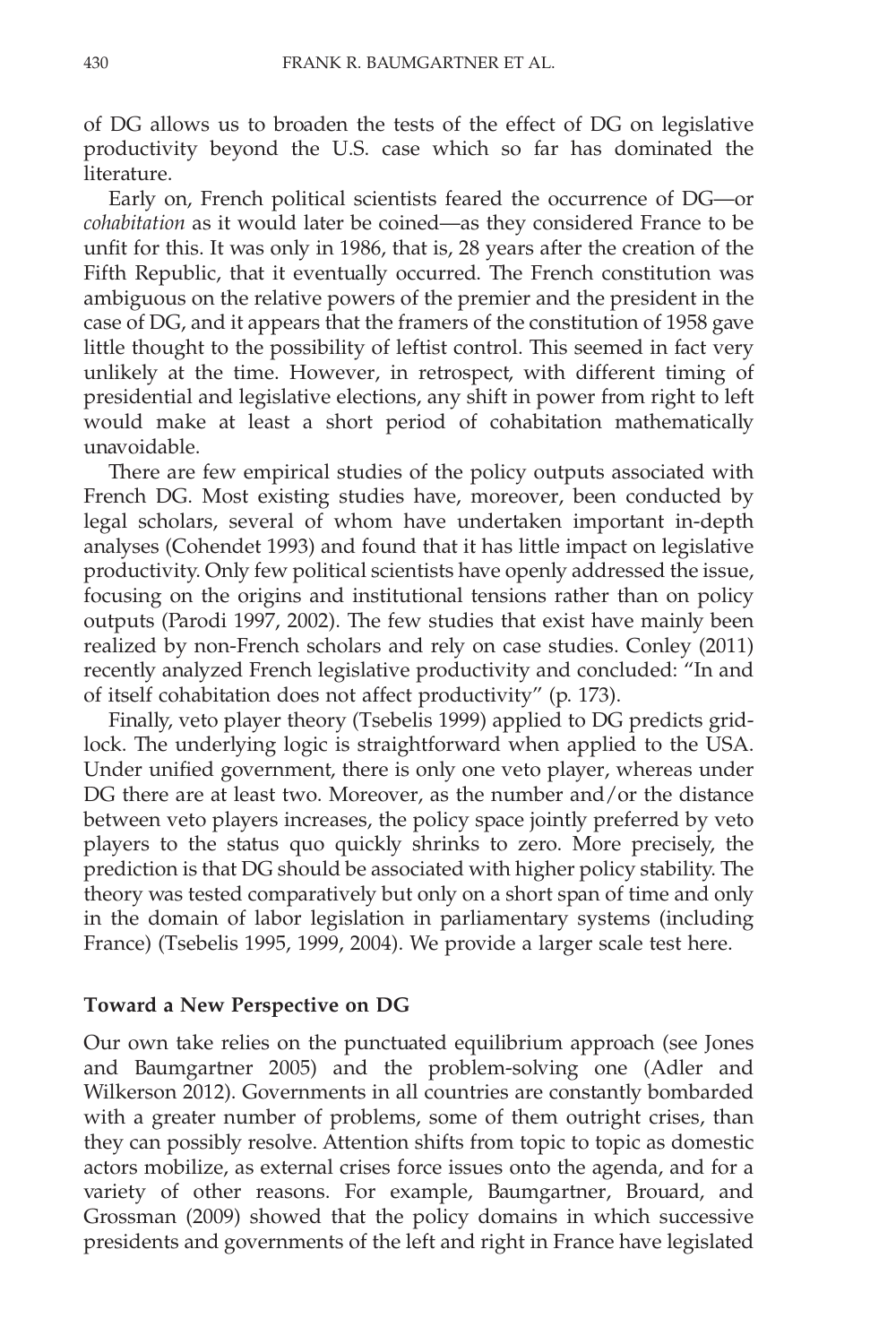have not been systematically different from one another. Governing is unlike campaigning; governments do not have the luxury of picking and choosing all the issues they address. Of course, they may inflect activities one way or another to reflect their priorities. However, little research so far has addressed squarely the relative importance of those issues that can be manipulated, picked, or chosen, as opposed to those that governments simply cannot avoid and that are forced upon the governmental agenda by exogenous events (Adler and Wilkerson 2012). Christopher Green-Pedersen and Peter Mortensen (2010) have shown that members of the parliamentary opposition may focus their questions on those issues most likely to embarrass the government but that the government cannot simply ignore these questions, especially once the media take interest.

Because elections are permanently on the horizon, leaders also seek accomplishments that they can take to the voters in order to claim their continued support. For the same reason, we can hypothesize that, whatever the balance of power, problems must be addressed. Legislation is therefore passed under DG. For example, if the European Union (EU) requires France to pass new legislation to be in compliance with a new Brussels directive, it makes little difference whether the executive is in a period of unified or shared control. In the USA, if the Farm Bill is up for renewal because it included a sunset provision, DG will not stop the president and the Congress from reaching a new agreement.<sup>5</sup> If legislation is in response to external crises, recurring legislation that must be renewed, or to the demands of external actors such as the EU, there should be no effect of DG.

Nevertheless, who is in power and the pattern of government control certainly affects the content of legislation. Beyond the nature of the policy itself, we also mean the level of policy change. We expect DG to affect the content of policy because it forces those in power to negotiate more intensely and to reach a more difficult compromise than would be necessary if the executive could simply ignore opposition parties in the legislature. Put simply, DG increases the cost of policy change. Several studies show that increased institutional friction leads to less policy change (e.g., Jones, Larson-Price, and Wilkerson 2009). Friction increases when decision making becomes more complex or costly. Therefore, we expect DG to decrease policy change. Conversely, the structural bias toward the status quo and incremental changes is reinforced by DG for two reasons. Attention scarcity implies that if policy change is more costly in time and energy, then fewer policies should see major adjustment under DG. Policy disagreement might also explain why some policy changes are not possible: If the existing policy is located between the policy preferences of the majority and the opposition, the most likely agreement between both sides is the status quo. E. Balladur, right-wing French prime minister under leftwing President F. Mitterrand, illustrates this point: "We [Balladur and Mitterrand] were not in agreement on everything. In that case, the status quo was preserved; the status quo, that is the policies that had been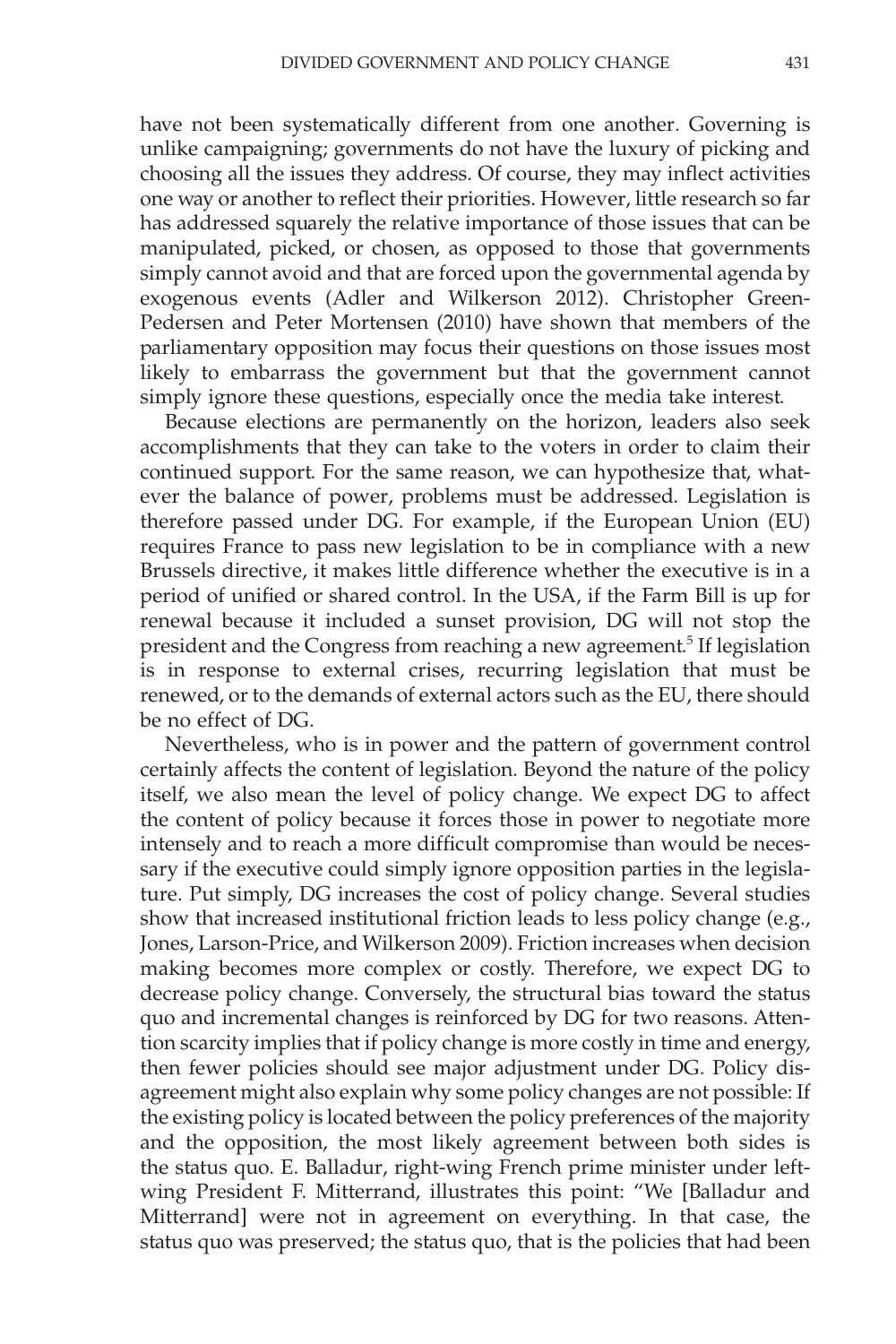defined before my appointment as head of the government" (Balladur 1995, 81). A concrete example is the extension of voting rights in local elections for non-EU foreigners. This long-standing priority of leftwing parties has never been implemented because the left has never governed in strictly unified government, and right-wing parties have always vetoed it.

Thus, we do not expect a strong effect of DG on the level of legislative productivity, but we expect a strong negative one on the level of policy change. DG should lead to as many minor adjustments as in unified government but to fewer pieces of major legislation.

# **Data Sets and Measures**

The French and American policy agendas projects provide the data to test the above arguments. U.S. data are available for the period of 1948–2006 from http://www.policyagendas.org and have been supplemented with various public sources for such variables as the size of the legislative majorities. French data span the period of 1974–2008 and come from the French agendas project (http://www.agendas-france.fr), similarly supplemented with public election results data.

## Dependent Variables

*Number of Laws.* As we are interested in the impact of DG on law production, we first estimate their effect the on number of laws passed.<sup>6</sup> The number of laws promulgated in France between 1979 and 2008 is 2,830. In the USA, it is 12,115 for the period of 1948–2006. Graphical and statistical analyses of the number of laws reveal that especially in the USA, there are problems with the stationarity of the data, a point we will address in the analysis section. Figure 2 shows the production of laws over time in the two countries.

*Key Laws.* Second, we use a measure of key laws as a proxy for policy change. We look for external signs of "importance" rather than looking for directional information, which is more subjective and often less reliable. We build on the approach originally developed by Mayhew. In the USA, we use the most important laws from the Policy Agendas Project that is based on the amount of coverage in the annual *Congressional Quarterly Almanac*. For France, there is no preexisting measure. We develop our own measure of key laws, which are laws that have intrinsic institutional consequences as well as laws that are considered significant by key political actors, namely, the government and its majority and/or the opposition. Because constitutional laws are laws that modify the institutional structure of the country, we count all constitutional laws as key laws. For the same reason, we include all *lois référendaires* (i.e., laws dealing with the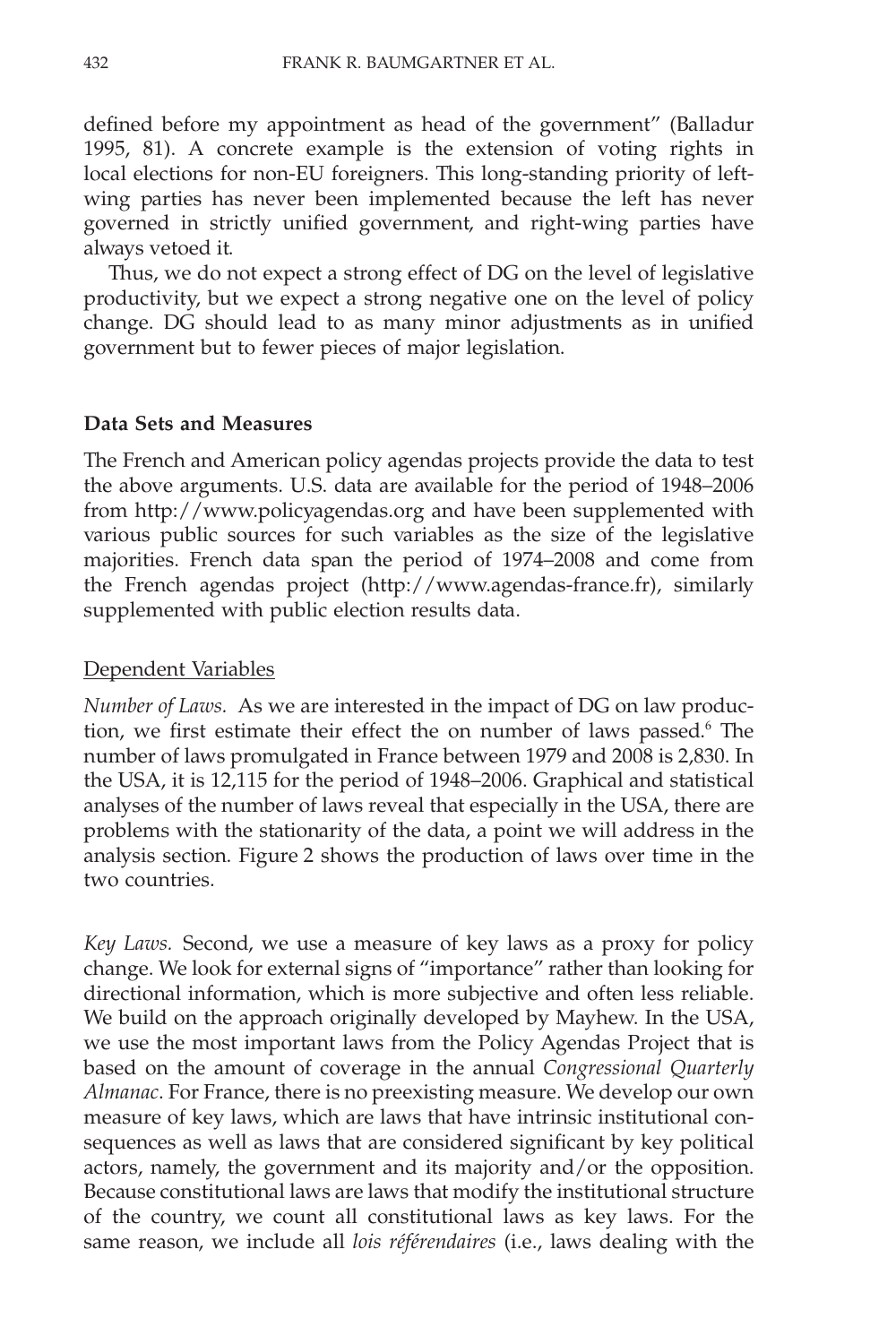



organization of the state, the economic, social or environmental policy of the nation, or the institutional framework of the nation), that is, laws that must be ratified by referendum.

We also include laws that have been enacted by applying the "guillotine" or the urgency procedures of the Constitution (i.e., Articles 49.3 and 45.2). By using one of these two procedures (guillotine and urgency) on a bill, the government expresses the fact that this bill is an essential piece of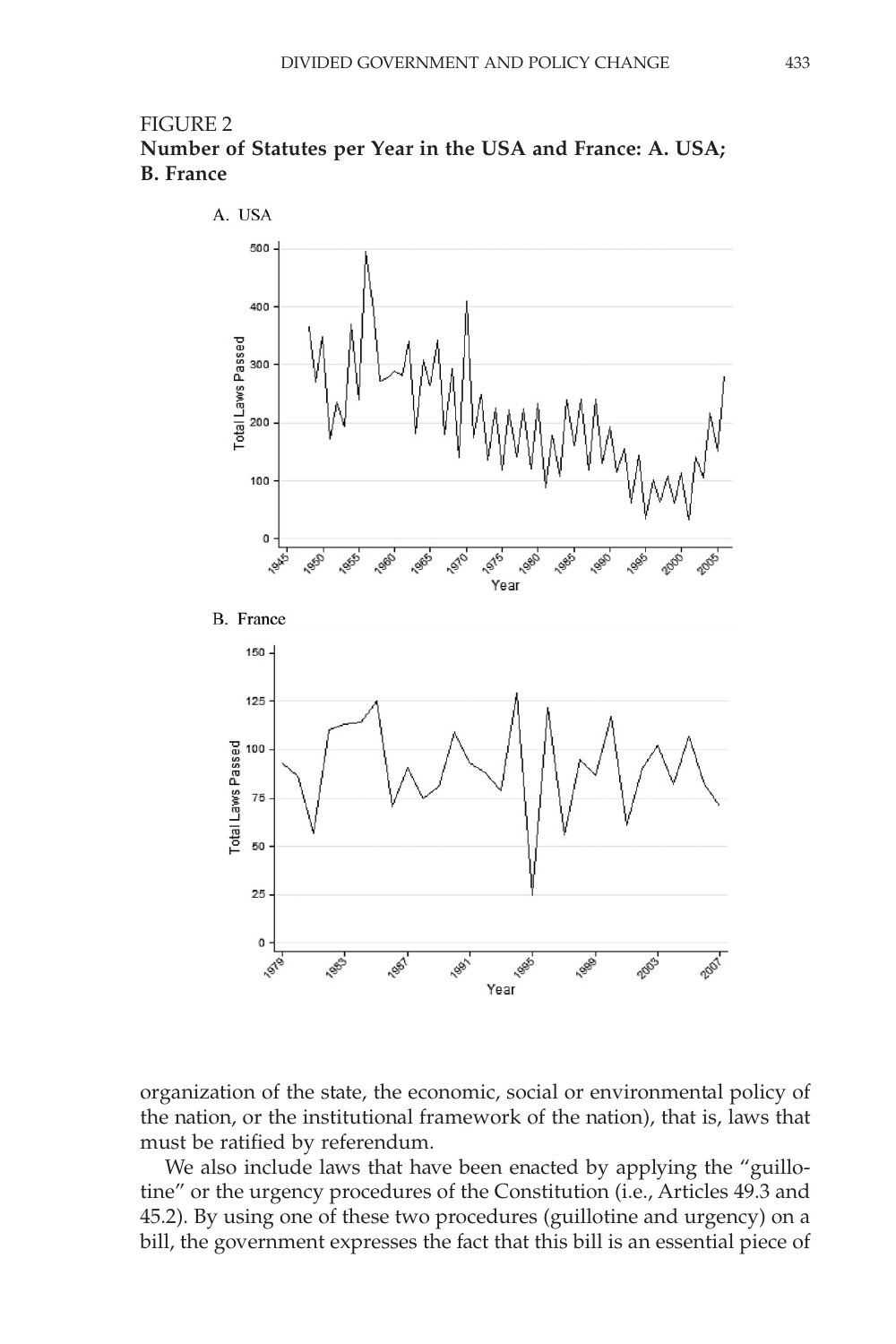its agenda. Finally, we count as key laws those organic laws*<sup>7</sup>* and ordinary laws that have been adopted by public vote or ordinary laws that have been referred for a constitutional review before their promulgation.<sup>8</sup> Each of these two actions (public vote on an ordinary or organic law, referral of an ordinary law to the Constitutional Council) reveals that the law is considered important by the majority and/or the opposition. The public vote has previously been used as an indicator of importance (Lazardeux 2009) because it is recognized as such by the main actors involved in the legislative process. The information services of the National Assembly note: "The use of a public vote allows, on topics of acknowledged significance, to record the position of each member of the assembly. . . . The Conference of Presidents*<sup>9</sup>* has therefore followed the custom, on the most important texts, to organize a solemn vote that takes the form of a public vote at a date and time that maximizes the presence of deputies."10 The public vote specifically provides a useful instrument for each camp to publicly differentiate its policy preferences from those of the other camp in front of its electorate. The referral of a law to the constitutional council also has electoral underpinnings as its represents a way for the minority to signal to its electorate its willingness to fight the most significant policy proposals of the governing majority (Brouard 2009).

Table 2 summarizes the number of key laws in the French case. From a total of 2,764 laws, 846 are considered "most important" in the analysis below. Graphical (Figure 3) and statistical analyses of the number of key laws only show cyclical patterns in both countries.

Our use of simple counts of laws and key laws raises some possible concerns of measurement validity. For example, during times of DG, leaders might potentially bundle several key pieces of legislation into an

| Type of Law                     | "Most Important" Laws | Other Laws |
|---------------------------------|-----------------------|------------|
| Constitutional laws             | 18                    |            |
| Lois référendaires <sup>a</sup> | 3                     |            |
| Organic laws                    | 19                    | 51         |
| Ordinary laws                   | 779                   | 766        |
| Treaties and Conventions        | 77                    | 1,101      |
| Total                           | 846                   | 1,918      |

TABLE 2 **Constructing a List of Most Important Laws for France**

*Note*: All constitutional and referendary laws are considered to be important, by definition. For organic laws, they must be adopted by public vote or by the use of article 49.3. For ordinary laws, they must be adopted by public vote, using urgency (45.2), the guillotine (49.3), or referred to the constitutional council. Treaties and conventions are counted as major laws according to the same rules as above: if they are subject to articles 45.2 or 49.3 or referred to the constitutional council.

*a* Laws that were adopted by referendum are classified as *Lois référendaires* even if they are *de jure* constitutional laws, organic laws, etc.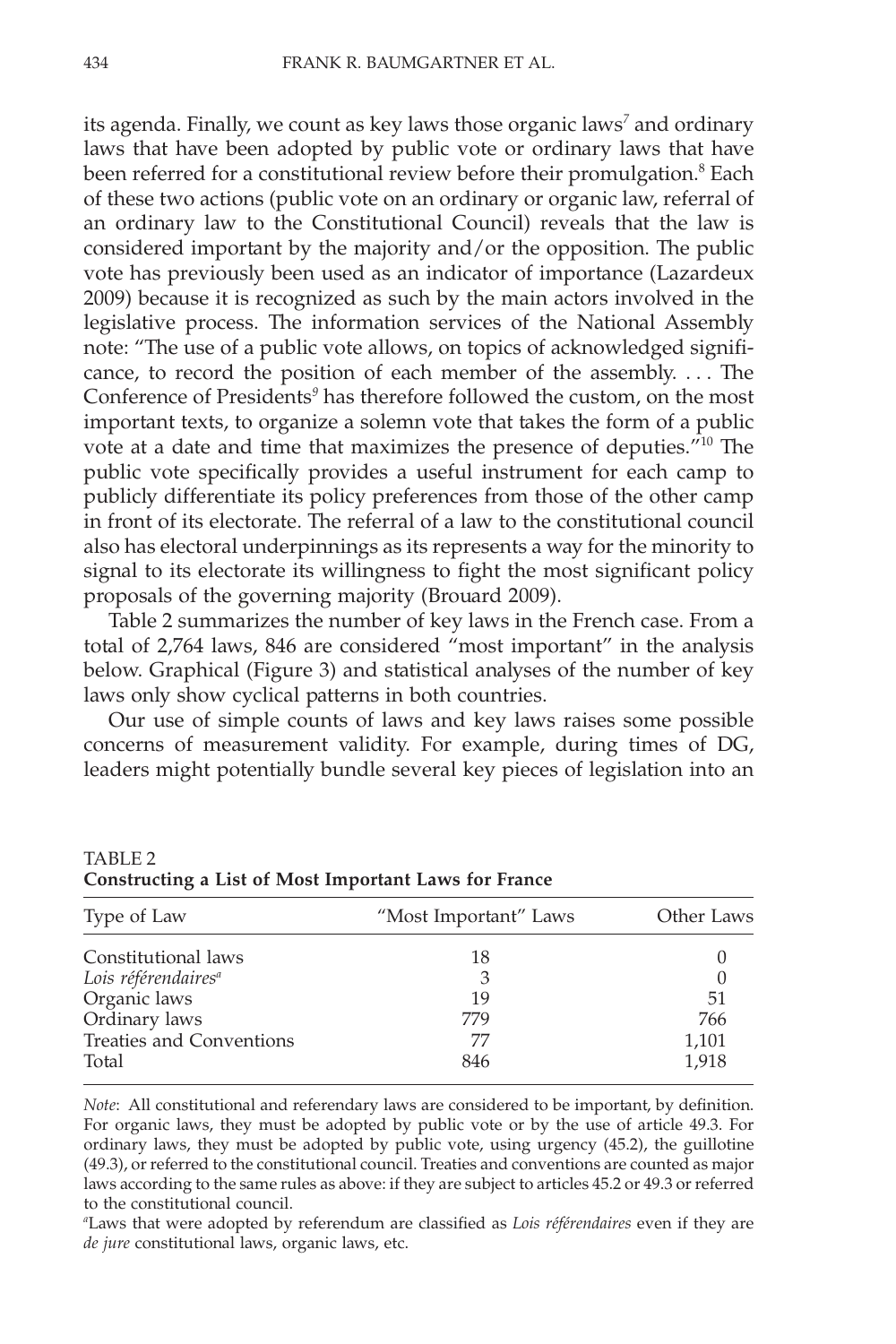



omnibus bill. However, no theory suggests a systematic bias in the use of this procedure under divided or unified government. In fact, it would be unlikely under true unified government as there are no incentives to package legislation as such; it would also be unlikely under DG as it is difficult to stabilize a bargain in a multidimensional environment. J. Huber (1996) shows that in France when laws are multidimensional, restrictive rules are used more frequently, reflecting the greater difficulty of reaching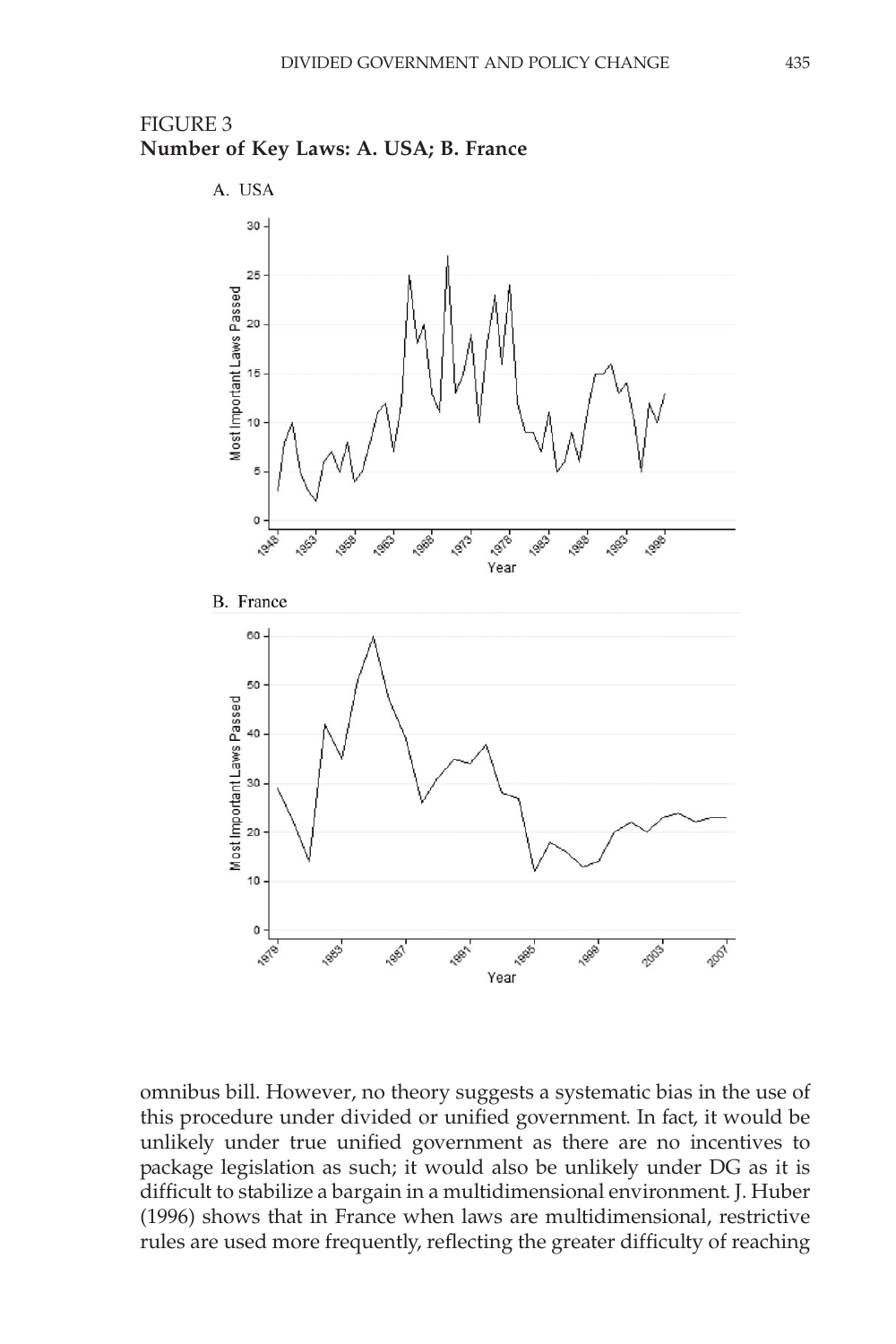a stable equilibrium. Beyond these theoretical reasons for not expecting bundling of diverse proposals into fewer larger pieces of legislation during DG, a quick review of the length of French laws shows that this is not a concern. From 1990 to 2008, there were 185 key laws passed during periods of strictly unified government, and these averaged approximately 83,000 characters, whereas the 242 key laws passed under other forms of government averaged only 49,000 characters. For all laws (not counting ratifications of international agreements, which are highly similar in scope no matter the form of government), laws under strictly unified government average 43,000 characters, with laws passed under all other forms averaged about 30,000. Thus, we have both theoretical and empirical grounds to be confident that we need not worry that DG leads to fewer, but longer, pieces of legislation.

# Independent Variables

*Divided Government.* Because we believe that DG actually aggregates very different institutional situations under the same conceptual frame, we have chosen to test the effect of DG as it is commonly understood as well as our more complete operationalization. For France, we examine four possible configurations of government control: strictly unified government (when the president has a majority in the Senate and in the Assembly and therefore a prime minister from his own party coalition), formally unified government (when only the Senate is in the opposition), weakly divided government (when only the president is in the opposition), and strongly divided government (when the president does not control the Assembly, and therefore not the cabinet either, but has a majority in the Senate). For the USA, we also test the effect of four configurations: strictly unified government (president with a filibuster-proof Senate and a majority in the House), formally unified government (president without a filibuster-proof Senate), weakly divided government (president in the minority in one chamber), and strongly divided (president opposed by both chambers).

*Election Years.* For France, we expect that elections will have a strong negative impact on legislative activity as legislative elections disrupt the normal course of the legislature. For the USA, elections are part of the normal two-year cycle of legislative work so we do not posit an election effect. In fact, years with elections typically have a higher level of productivity, but this is because of the calendar of legislative work, with the year before an election also being the second session of the Congress; in most two-year Congresses, more hearings and investigations occur in the first year and more laws are passed in the second year.

*Ideological Cohesiveness and Distance.* As we mentioned earlier, the veto model of legislative productivity (Krehbiel 1998; Tsebelis 1995, 2004)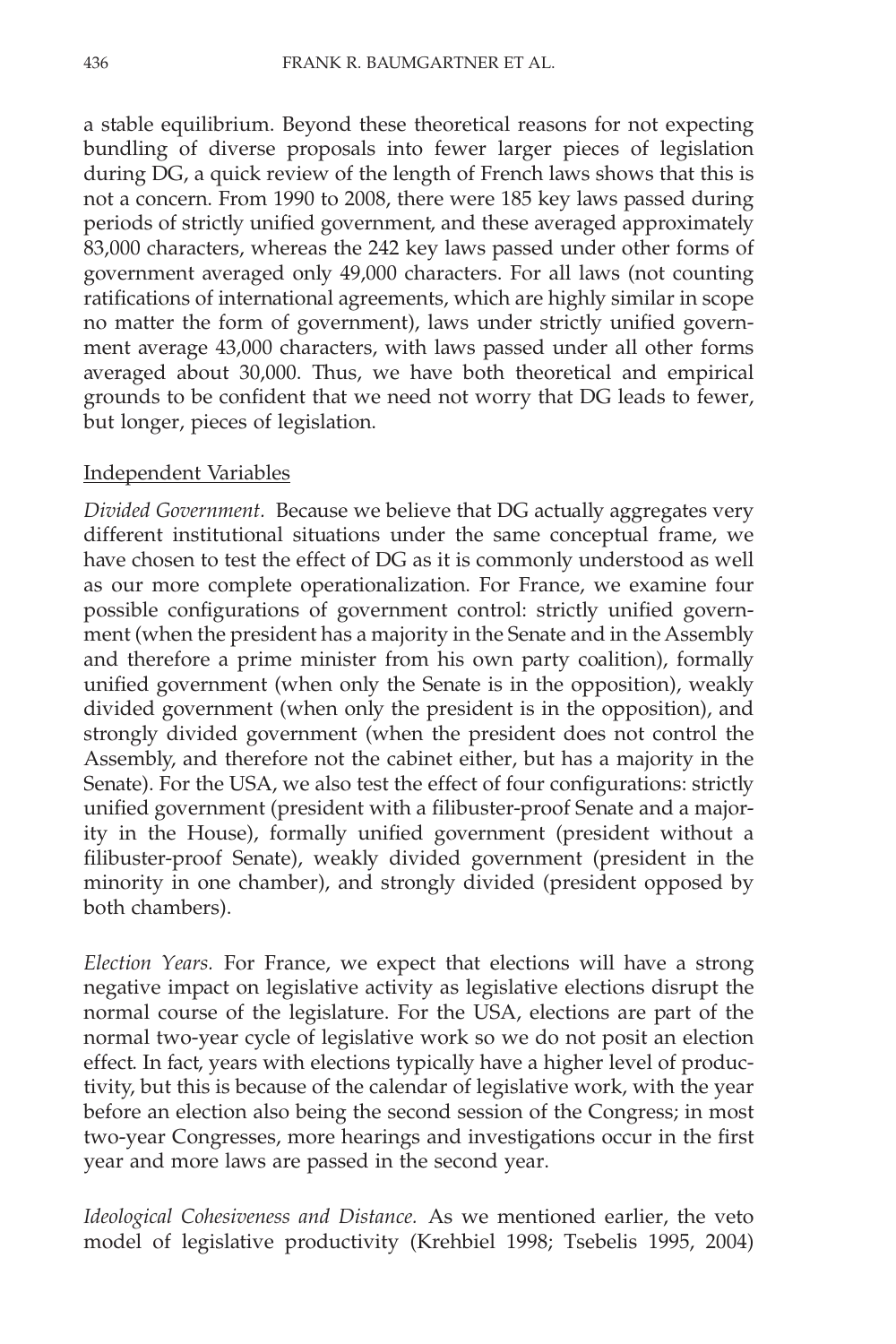points to the importance of variation in the ideological position of veto players in expanding or contracting the space for policy change. We therefore examine the ideological distance between the majority and the opposition (distance) during DG as well as the ideological distance within the majority (cohesiveness).

We call cohesiveness the measure of the intramajority ideological distance. Cohesiveness indicates the standard deviation from the weighted mean of the ideological position of governing party(ies). We first calculate this weighted mean:

$$
WM = \frac{\sum_{i=1}^{n} (I_{pi} * M_{pi})}{\sum_{i=1}^{n} M_{pi}},
$$

where *Ipi* is the ideological position of partyi and *Mpi* is the number of seats held by partyi.

Cohesiveness represents the deviation from this mean. Hence,

$$
\text{cohesiveness} = \sqrt{\frac{1}{\left(\sum_{i=1}^{n} M_{pi}\right)^{-1}} \sum_{i=1}^{n} (I_{pi} - WM)^{2}}.
$$

Conceptually, this measures if the parties of a coalition are concentrated around the ideological mean of the coalition or if there is a strong deviation from the mean position among those who make up the governing coalition. The expectation is that a larger deviation will decrease law production. We adapt this measure to the USA by using the standard deviation from the mean of the majority party using Bailey's (2007) data.

We also examine the effect of the ideological distance between the majority and the opposition on law production during DG. We measure this distance as the ideological distance between the majority and opposition party(ies) on the left–right scale of the Party Manifesto database weighted by the number of seats held by both camps. For France, we use Lazardeux's (2009) data. For the USA, we use Bailey's (2007) measure and calculate the distance between the weighted mean score of the Republican and Democratic parties for each Congress. This distance measure allows us to compare situations in which DG requires a "far reach" across the partisan divide versus those where the partisan division is relatively minor.

*Session and Session Length.* Finally, we add to control variables to take into account the specificities of the organization of legislative work in the two countries. In the USA, the two years between every legislative election typically show a see-saw pattern where the first year (or session) shows more hearings but fewer laws and the second session of a Congress shows more legislative productivity (and fewer hearings). This seasonality must be accounted for so we include a dummy variable called "session," which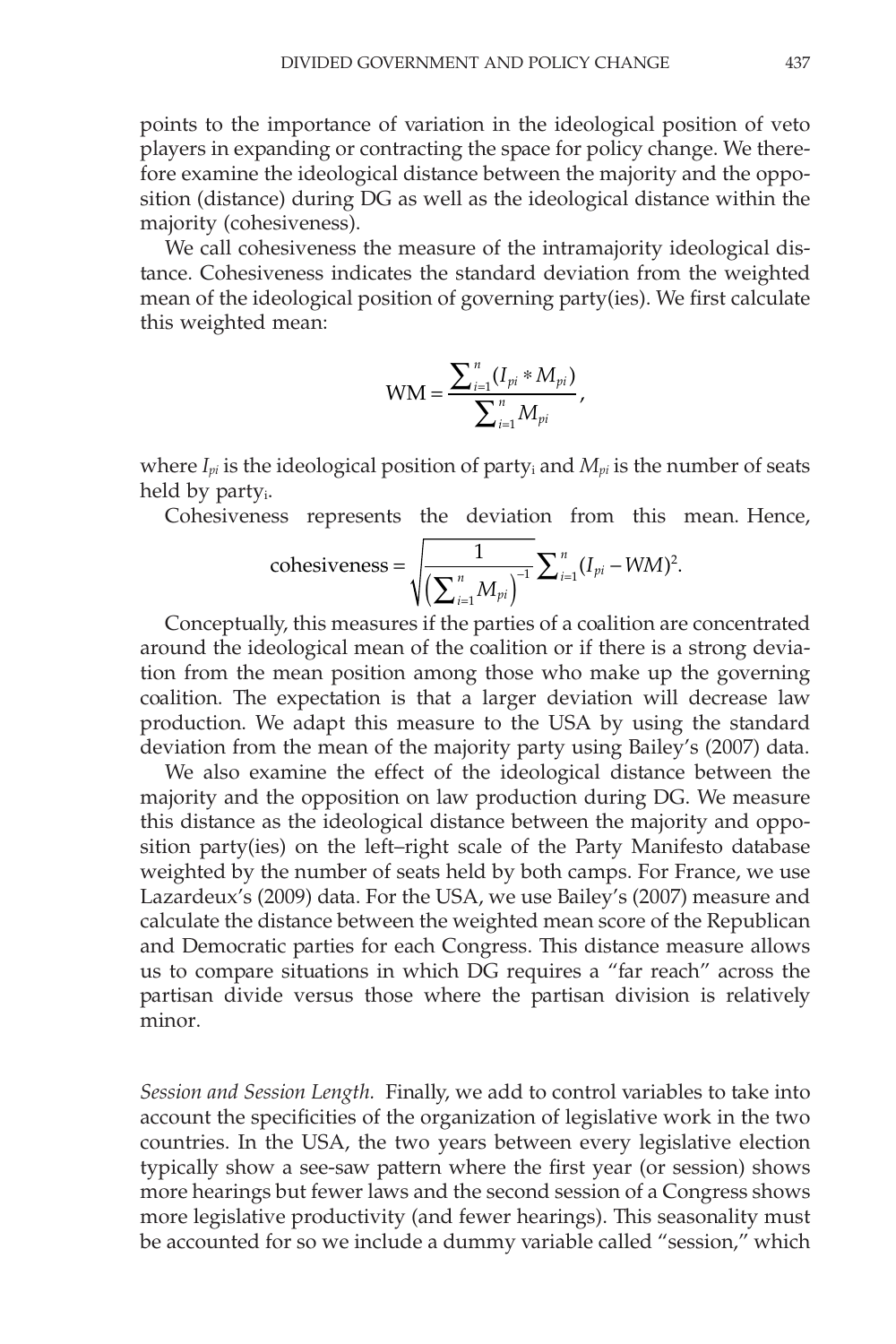takes the value 1 in election years and 0 otherwise. The French case presents a slightly different problem: the variable length of parliamentary sessions. The possibility to call for "extraordinary sessions" has been resorted to rather systematically in the past few years, thereby lengthening the average length of parliamentary sessions. Election years are an exception from that perspective. They are on average about half as long as parliamentary sessions in nonelection years. Yet, those years feature a higher legislative productivity, in terms of the average number of laws adopted divided by session length, measured in days. In order to account for this peculiarity, we add the absolute length of the parliamentary session (measured in days) as a control variable to the French models.

Summarizing, our article will test four main hypotheses:

*Hypothesis 1: The problem-solving (or null) hypothesis: Patterns of government control do not affect law production.*

*Hypothesis 2: The friction hypothesis: When decision making is more complex due to the patterns of government control, policy change (number of key laws) decreases.*

*Hypothesis 3: The veto player–internal cohesiveness hypothesis: When ideological cohesiveness of a governing party (or coalition) decreases, law production and policy change decrease.*

*Hypothesis 4: The veto player–polarization hypothesis: When ideological distance between majority and opposition increases during DG, law production and policy change decrease.*

#### **Results**

Table 3 presents the rate of legislative productivity according to the different definitions of patterns of government control.

Table 3 shows no significant effect of the various definitions of DG on the number of laws in the USA. Indeed, weakly divided governments have the greatest legislative productivity. The pattern is different regarding important laws, as they are more likely to be passed during strictly unified government. The difference between strictly unified and strictly divided is statistically significant  $(P = 0.01)$ . On average, about 60% more important laws are promulgated under strictly unified governments as compared to strictly divided ones. Although the strict definitions produce statistically distinguishable differences, the traditional definition of DG (strictly and formally unified vs. weakly and strictly divided) fails to show important or significant differences. Strictly unified government is always significantly associated with the highest number of key laws.<sup>11</sup> Beyond this, there is no consistent pattern. These results from the USA are congruent with our expectations regarding the definition of DG and its effect of the legislative production and policy changes.

For France, Table 3 shows roughly similar results concerning the average number of laws per month.<sup>12</sup> Under cohabitation (or divided executive), that is, the common definition of DG in France, the number of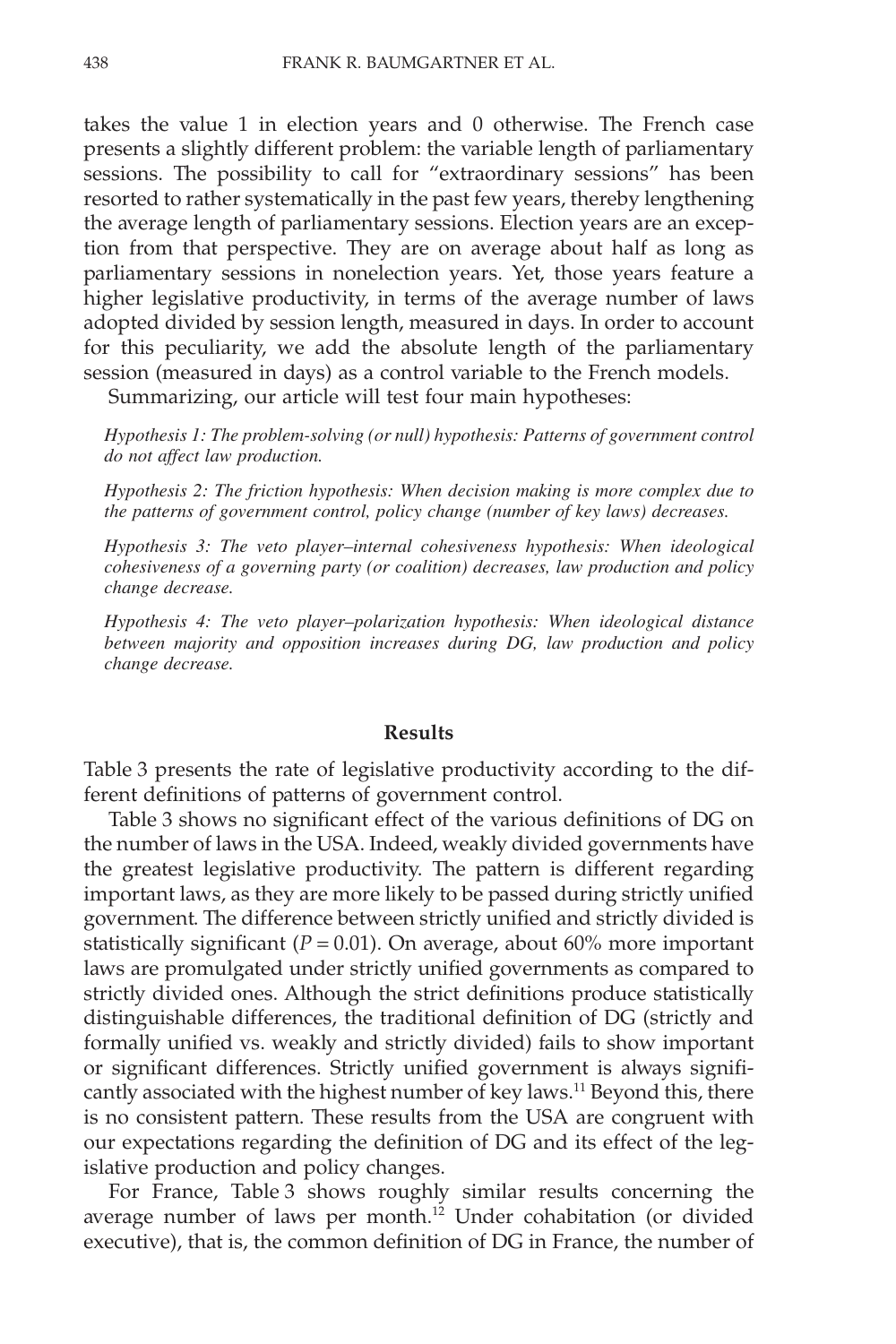| Government Status             | Laws  | <b>Important Laws</b> |
|-------------------------------|-------|-----------------------|
| A. USA <sup>a</sup>           |       |                       |
| Strictly unified              | 244.0 | 17.0                  |
| Strictly divided              | 201.0 | 10.5                  |
| Weakly and strongly divided   | 196.6 | 10.5                  |
| Strictly and formally unified | 218.1 | 12.7                  |
| Formally unified              | 209.5 | 10.6                  |
| Weakly divided                | 276.4 | 5.9                   |
| Strongly divided              | 172.9 | 12.0                  |
| $B.$ France <sup>b</sup>      |       |                       |
| Unified executive             | 35.3  | 13.9                  |
| Divided executive             | 36.5  | 13.0                  |
| Unified legislature           | 41.7  | 14.2                  |
| Divided legislature           | 29.4  | 13.0                  |
| Formally unified              | 30.7  | 16.4                  |
| Weakly divided                | 44.7  | 19.3                  |
| Strongly divided              | 26.6  | 5.5                   |

TABLE 3 **Legislative Productivity under Divided and Unified Government**

*a* Values reported are averages per year.

*b* Values reported are averages per month during which Parliament was in session.

laws passed is actually slightly higher than under a unified executive. Conversely, we find the most important difference to be between unified and divided legislatures. Departing from the U.S. case, the average number of important laws does not show a clear pattern. The highest production of important laws is under weakly divided government when the president is alone in the opposition. No matter which definition of unified government adopted, we do not observe a significant increase in the number of important laws. However, the production of key laws is at its minimum under strongly divided government quite in line with results for the United Kingdom.

In Tables 4 and 5, we move beyond the simple averages. The tables present negative binomial models for rates of legislative productivity; the dependent variables are the total number of laws, as described in the first columns of Table 3.

As expected, the policymaking cycle in Congress gives rise to more laws during the second, or electoral, year of each congressional term. If distance has no independent impact, the coefficient is systematically negative (reaching statistical significance only once) when interacted with DG, indicating that increases in political polarization under DG are detrimental to law production. Most importantly, none of the various operationalizations of DG significantly affects overall law production.<sup>13</sup> The three models presented show the impact of different ways of thinking of DG. Model 1 presents "divided," which is the broadest definition: anything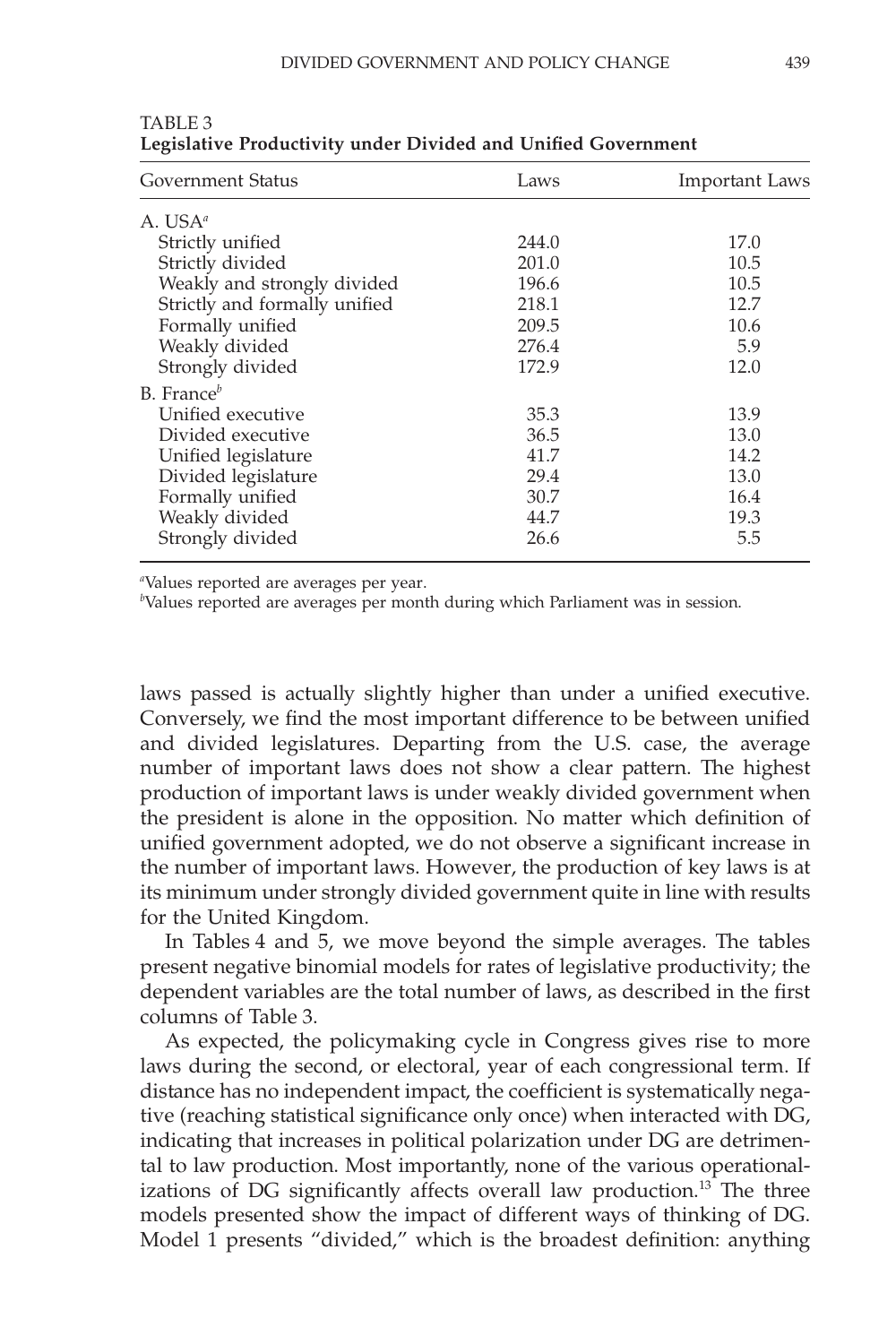|                          | Model 1          |                 | Model 2            |        | Model 3           |        |
|--------------------------|------------------|-----------------|--------------------|--------|-------------------|--------|
| Constant                 |                  | $5.49***(0.21)$ | $5.48***(0.21)$    |        | $5.6***$ $(0.24)$ |        |
| <b>Time</b>              | $-0.03***(0.00)$ |                 | $-0.02$ *** (0.00) |        | $-0.02***(0.00)$  |        |
| Session                  |                  | $0.49***(0.07)$ | $0.5***$           | (0.07) | $0.5***$          | (0.06) |
| Divided                  | $-0.11$          | (0.11)          |                    |        |                   |        |
| Weakly and strongly div. |                  |                 | $-0.04$            | (0.07) |                   |        |
| Formally unified         |                  |                 |                    |        | $-0.1$            | (0.12) |
| Weakly divided           |                  |                 |                    |        | $-0.03$           | (0.12) |
| Strongly divided         |                  |                 |                    |        | $-0.16$           | (0.11) |
| Cohesiveness             | 0.16             | (0.19)          | $0.2^{\circ}$      | (0.19) | 0.12              | (0.19) |
| Divided * Distance       | $-0.12*$         | (0.05)          | $-0.14$            | (0.14) | $-0.15**$         | (0.05) |
| AIC.                     | 52.78            |                 | 52.79              |        | 52.64             |        |
| -2 log-likelihood        | 558              |                 | 557                |        | 559               |        |
| McFadden's pseudo- $R^2$ | 0.23             |                 | 0.23               |        | 0.23              |        |
| N                        | 50               |                 | 50                 |        | 50                |        |

| TABLE 4 |                                                         |  |  |  |
|---------|---------------------------------------------------------|--|--|--|
|         | Predicting Legislative Production in the USA, 1948-2006 |  |  |  |

*Note*: Entries represent negative binomial coefficients (standard errors in parentheses). The omitted (baseline) category for the USA is strictly unified government (where the president has not only a majority in both chambers, but a filibuster-proof majority in the Senate). The inclusion of a lagged dependent variable does not affect the results presented above but increases the pseudo-*R*<sup>2</sup> .

\*\*\**P* < 0.001; \*\**P* < 0.01; \**P* < 0.05

but the case where the president controls the House as well as a filibusterproof majority. Model 2 presents a more traditional definition, "weakly and strongly divided," where the president is opposed by a majority in one or two chambers, respectively. Finally, Model 3 presents each level of DG separately: formally unified (presidential majorities, but subject to a possible filibuster in the Senate), weakly divided (opposition controls one chamber of Congress), and strongly divided (president opposed by both the House and Senate). None of the DG coefficients is significant.

Table 5 shows a similar presentation for France. We present four models because the possible types of DG are slightly more complicated there, as discussed in the text. The insignificant coefficients for each way of operationalizing DG mirror the results for the USA. The only significant coefficients are those for election years and length of parliamentary sessions. Moreover, neither cohesiveness nor distance between opposition and majority affect law production in France.

If Tables 4 and 5 show no impact of DG for legislative productivity overall, Tables 6 and 7, which present identical models for the production of major laws, reveal important negative effects for DG in both countries. Table 6 shows the results for the USA. In each of the three models, the various ways of measuring DG all show a large and significant negative effect. Furthermore, Model 3 shows that, compared to strictly unified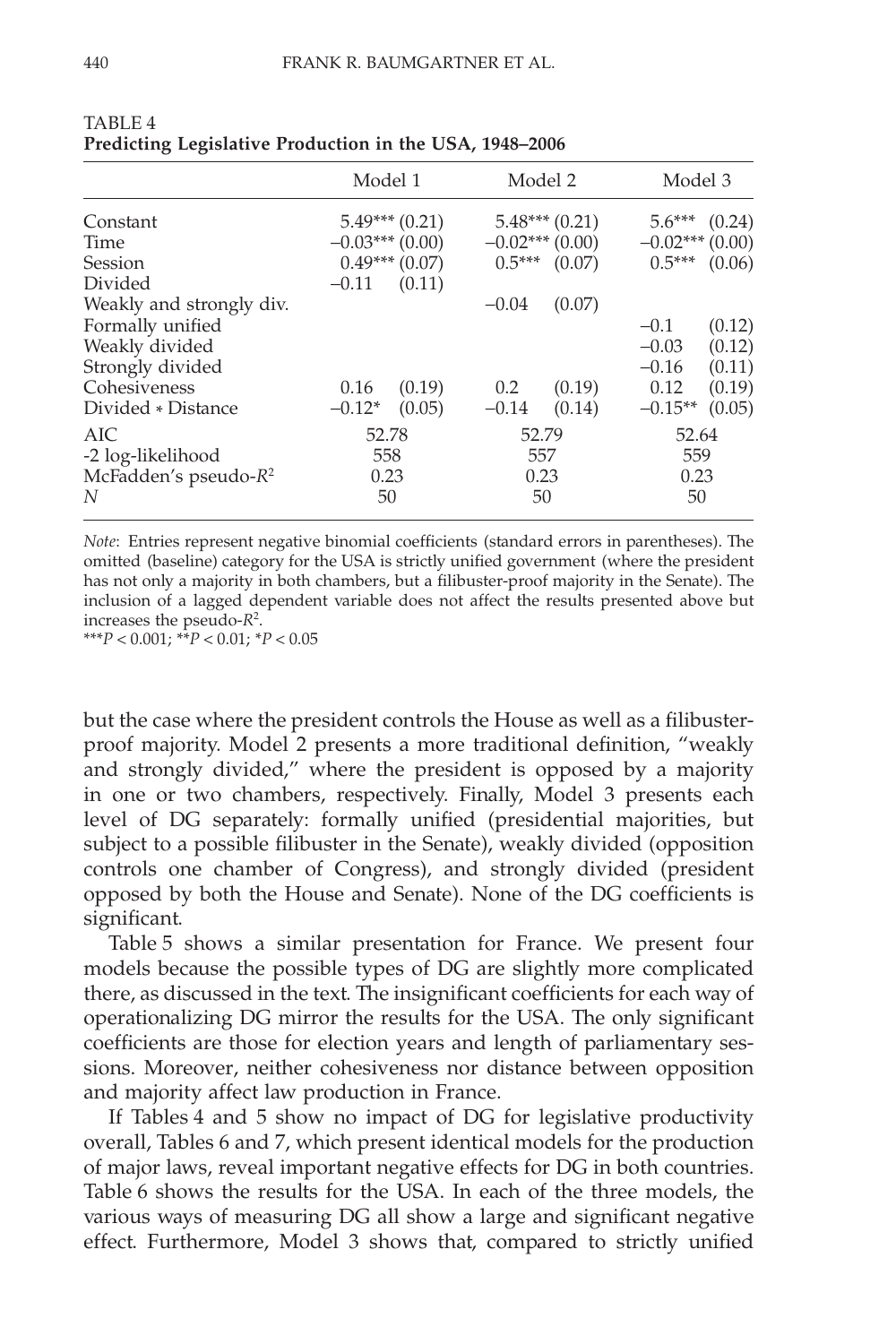|                          | Model 1  |                 |          | Model 2         |          | Model 3         | Model 4  |                 |
|--------------------------|----------|-----------------|----------|-----------------|----------|-----------------|----------|-----------------|
| Constant                 |          | $3.49***(0.24)$ |          | $3.37***(0.22)$ |          | $3.38***(0.23)$ |          | $3.33***(0.18)$ |
| Session length           |          | $0.01***(0.00)$ |          | $0.01***(0.00)$ |          | $0.01***(0.00)$ |          | $0.01***(0.00)$ |
| Leg. election            | $-0.18*$ | (0.10)          | $-0.18*$ | (0.10)          | $-0.18*$ | (0.10)          | $-0.17*$ | (0.10)          |
| Divided                  | 0.10     | (0.26)          |          |                 |          |                 |          |                 |
| Divided executive        |          |                 | 0.22     | (0.30)          |          |                 |          |                 |
| Divided legislature      |          |                 |          |                 | 0.15     | (0.27)          |          |                 |
| Formally unified gov.    |          |                 |          |                 |          |                 | $-0.41$  | (0.49)          |
| Weakly divided gov.      |          |                 |          |                 |          |                 | $-0.08$  | (0.36)          |
| Strongly divided gov.    |          |                 |          |                 |          |                 | 0.09     | (0.24)          |
| <b>Distance</b>          | $-0.01$  | (0.01)          | $-0.01$  | (0.00)          | $-0.01$  | (0.00)          |          |                 |
| Cohesiveness             | 0.00     | (0.01)          | 0.00     | (0.02)          | $-0.01$  | (0.01)          | $-0.03$  | (0.02)          |
| Divided * Distance       | 0.00     | (0.01)          | $-0.01$  | (0.01)          | $-0.01$  | (0.01)          | 0.01     | (0.01)          |
| AIC.                     | 35.11    |                 |          | 35.2            |          | 35.06           | 36.21    |                 |
| -2 loglikelihood         |          | 298             |          | 298             |          | 298             | 299      |                 |
| McFadden's pseudo- $R^2$ | 0.18     |                 |          | 0.18            |          | 0.18            | 0.18     |                 |
| N                        |          | 33              |          | 33              |          | 33              | 33       |                 |

TABLE 5 **Predicting Legislative Production in France, 1979–2008**

*Note*: Entries represent negative binomial coefficients (standard errors in parentheses). The dependent variable is the number of key laws per month of parliamentary session. \*\*\**P* < 0.001; \*\**P* < 0.01; \**P* < 0.05

# TABLE 6 **Predicting Policy Change in the USA, 1948–2006**

|                                  |         | Model 1          | Model 2  |                   | Model 3         |        |
|----------------------------------|---------|------------------|----------|-------------------|-----------------|--------|
| Constant                         |         | $1.33**$ (0.44)  |          | $1.47**$ $(0.46)$ | $1.84***(0.45)$ |        |
| Time                             |         | $0.01**$ (0.00)  |          | $0.02***(0.00)$   | $0.01*$         | (0.00) |
| Session                          |         | $0.02$ $(0.13)$  | 0.03     | (0.13)            | 0.02            | (0.12) |
| Divided                          |         | $-0.52**$ (0.19) |          |                   |                 |        |
| Formally and strongly<br>divided |         |                  | $-0.3**$ | (0.15)            |                 |        |
| Formally unified                 |         |                  |          |                   | $-0.42*$        | (0.20) |
| Weakly divided                   |         |                  |          |                   | $-1***$         | (0.24) |
| Strongly divided                 |         |                  |          |                   | $-0.39*$        | (0.19) |
| Cohesiveness                     | 0.62    | (0.40)           | 0.7      | (0.40)            | 0.72            | (0.37) |
| Divided * Distance               | $-0.08$ | (0.09)           | $-0.11$  | (0.10)            | $-0.08$         | (0.09) |
| AIC.                             |         | 50.96            | 50.51    |                   | 49.91           |        |
| -2 log-likelihood                |         | 315              | 318      |                   | 310             |        |
| McFadden's pseudo- $R^2$         |         | 0.05             | 0.04     |                   | 0.08            |        |
| N                                |         | 50               | 50       |                   | 50              |        |

*Note*: Entries represent negative binomial coefficients (standard errors in parentheses). The omitted (baseline) category for the USA is strictly unified government (where the president has not only a majority in both chambers but over 60% in the Senate). \*\*\**P* < 0.001; \*\**P* < 0.01; \**P* < 0.05

government, each of the various forms of DG has a negative sign and is significant, even if there is no consistent ordering to the value of the coefficients. Distance has a significant negative impact only when the various types of DG are distinguished.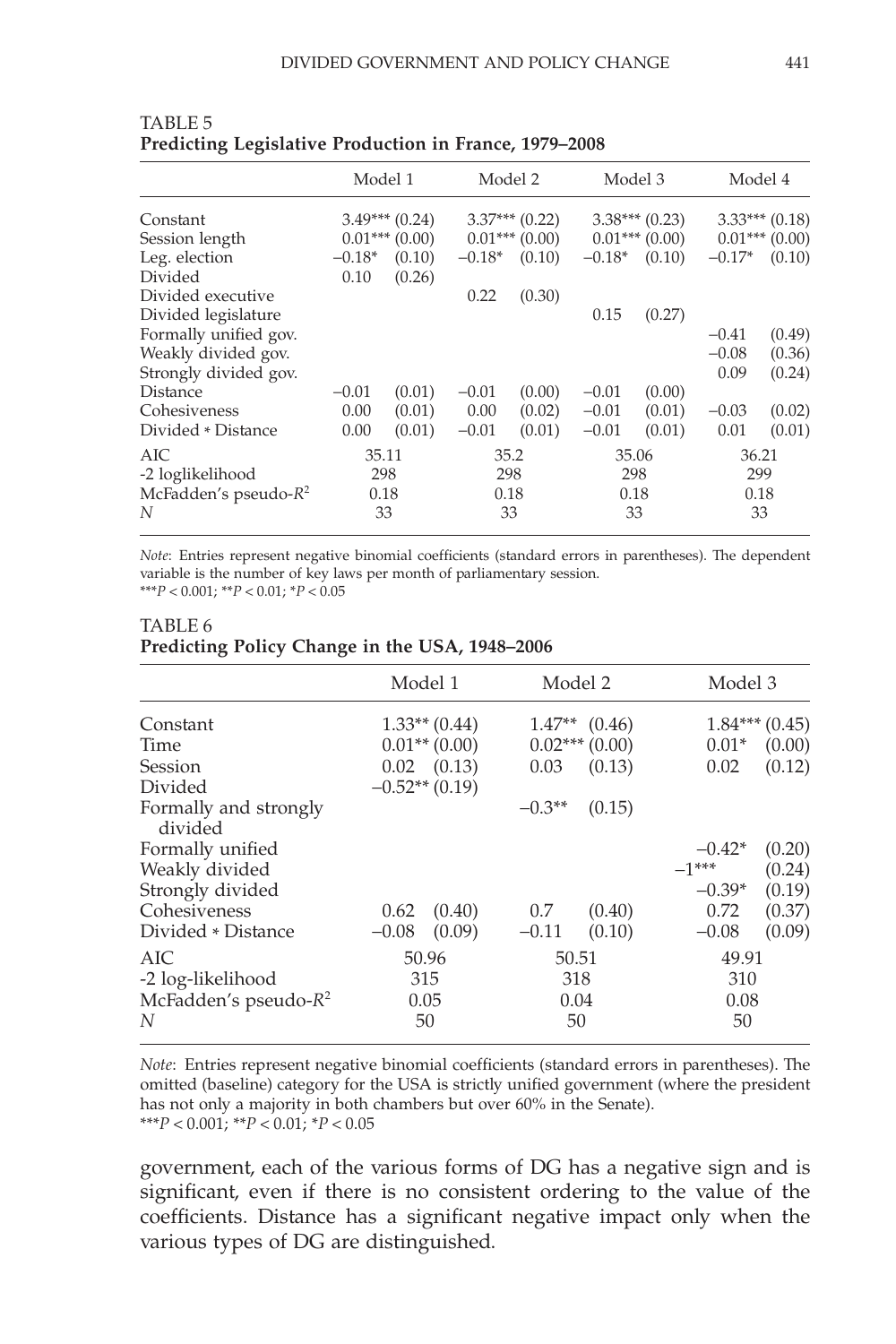|                          | Model 1             | Model 2            | Model 3            | Model 4             |  |
|--------------------------|---------------------|--------------------|--------------------|---------------------|--|
| Constant                 | $1.80***(0.29)$     | $2.51***(0.27)$    | $2.38***(0.32)$    | $2.43***(0.23)$     |  |
| Session length           | $0.01***(0.00)$     | $0.01***(0.00)$    | $0.01***(0.00)$    | $0.01***(0.00)$     |  |
| Leg. election            | (0.13)<br>$-0.33**$ | $-0.31*$<br>(0.12) | (0.14)<br>$-0.29*$ | $-0.32**$<br>(0.12) |  |
| Divided                  | $-0.71*$<br>(0.33)  |                    |                    |                     |  |
| Divided executive        |                     | $-1.25**$ (0.39)   |                    |                     |  |
| Divided legislature      |                     |                    | $-0.76*$<br>(0.37) |                     |  |
| Formally unified gov.    |                     |                    |                    | (0.58)<br>$-0.77$   |  |
| Weakly divided gov.      |                     |                    |                    | (0.42)<br>$-0.47$   |  |
| Strongly divided gov.    |                     |                    |                    | (0.29)<br>$-0.60*$  |  |
| <b>Distance</b>          | $0.03***(0.01)$     | (0.01)<br>0.00     | 0.00<br>(0.01)     |                     |  |
| Cohesiveness             | (0.01)<br>$-0.01$   | $-0.08***$ (0.02)  | 0.02<br>(0.02)     | (0.03)<br>$-0.03$   |  |
| Divided * Distance       | $-0.03**$<br>(0.01) | $0.06***(0.02)$    | $0.03**$<br>(0.01) | $0.03*$<br>(0.01)   |  |
| AIC.                     | 35.43               | 35.32              | 35.30              | 35.67               |  |
| -2 log-likelihood        | 233                 | 232                | 240                | 235                 |  |
| McFadden's pseudo- $R^2$ | 0.18                | 0.18               | 0.16               | 0.18                |  |
| N                        | 33                  | 33                 | 33                 | 33                  |  |

| TABLE 7                                       |  |  |  |
|-----------------------------------------------|--|--|--|
| Predicting Policy Change in France, 1979–2008 |  |  |  |

*Note*: Entries represent negative binomial coefficients (standard errors in parentheses). The dependent variable is the number of key laws per month of parliamentary session. The inclusion of a lagged dependent variable does not affect the results presented above but increases the pseudo-*R*<sup>2</sup> . \*\*\**P* < 0.001; \*\**P* < 0.01; \**P* < 0.05

These results are also confirmed in the French case, as shown in Table 7. Negative and significant coefficients are associated with DG, divided executive (usually understood as cohabitation) as well as divided legislature. When the various types of DG are introduced, the signs are systematically negative, though not in a clean and predictable order and not always significantly so. Finally, we found no compelling evidence in favor of the veto player hypothesis. Cohesiveness generally shows no significant effect. Internal distance within the majority only affects negatively the number of key laws when DG is operationalized as a divided executive. Distance does show a significant effect but in different directions. In three of the models, during DG, as distance between majority and opposition increases, the number of key laws increases too. This is in direct opposition to the expectations derived from the veto player hypothesis.

## **Discussion**

These results confirm Mayhew's *Divided We Govern* idea of the normalcy of DG and extend the analysis both geographically by including France and theoretically by distinguishing among various levels of division that may be present, and by distinguishing between legislative productivity in general and the production of important laws. The findings are also consistent with a view of lawmaking that places emphasis on problem solving. Most of the governments' legislative activity consists in insuring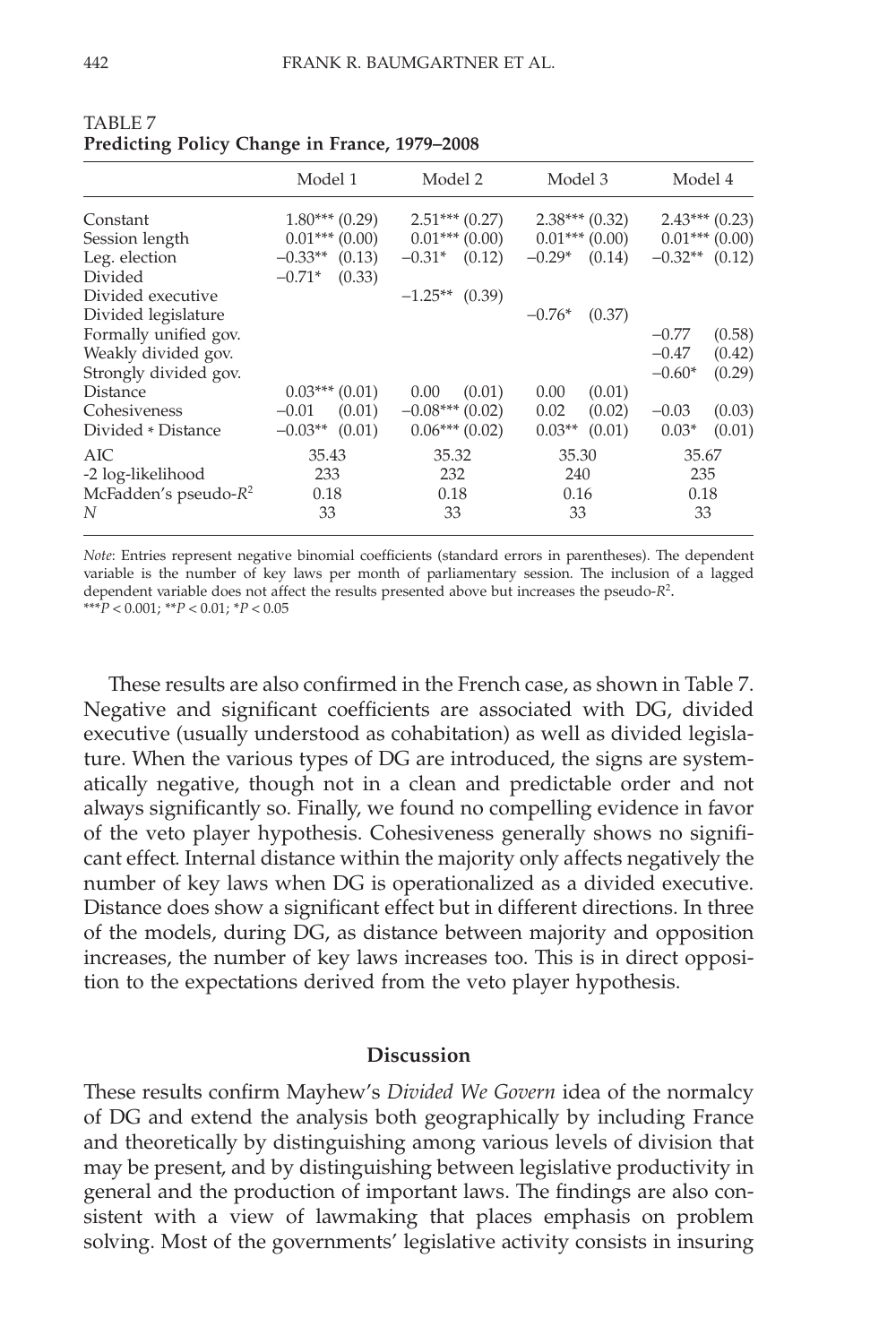the normal functioning of the political system and in responding to the issue of the day and other sudden exogenous crises. Whether their motivation is self-interested (publicizing their achievements to their electors) or driven by the common good, politicians do play this role. The results of our analyses of overall legislative productivity (Tables 4 and 5) show this quite clearly. Whatever the partisan of institutional configuration, whatever the setting (USA or France), governments govern.

In fact, the only true determinants of legislative productivity in the USA and France over the period under scrutiny have to do with constraints in the legislators' ability to do their work. U.S. lawmakers legislate less during the first year as they concentrate on their other activity, oversight. French legislators legislate less when they are given less time to do so (either because of shorter legislative sessions or the occurrence of elections). Hence, declines in overall legislative productivity have much less to do with partisan bickering and cross-institution tensions as with outside constraints put on the workload of lawmakers.

Moreover, our results show important nuances in the different values of the French and American systems. Indeed, the data show that key policy change by and large happens when a unified executive is able to push through reforms without opposition. The critical results in Tables 6 and 7 are that the production of key laws is heightened under strictly unified government, and similar findings hold in both countries. This highlights the "decisiveness" of such institutional–political configurations. However, it does not imply that these decisions will have the capacity to stick over the long term. This institutional–political configuration, however, lacks "resoluteness," that is, the ability to commit to established policy decisions (Cox and McCubbins 2001, 22). However, it also indicates that, even in France, where the concept of checks and balances is not at the core of the institutions, institutional and partisan configurations can block some key legislation pushed by the majority.

Whereas our empirical focus has been on the USA and France, our findings may have broader relevance. The question at the core of the literature on DG has been to know if rivals can govern together, or if it leads to stalemate. Looking at two widely different institutional and cultural settings, we have shown first that truly unified government is rare, that some form of working "across the aisle" is common in both countries, and that while it has some impact on the production of major policy change, by no means can it be said to create paralysis. These findings could stimulate further studies in a range of institutional situations beyond the U.S.-focused definition of DG.

Our article also answers the Mayhew question from a novel perspective. As we pointed out in our review of the literature, Mayhew's study has been questioned on its operationalization of important laws and on his findings. We have provided a more generalizable conceptualization of DG, one that recognizes its various forms and that can be applied to a range of constitutional structures. By arguing that DGs came in different types, we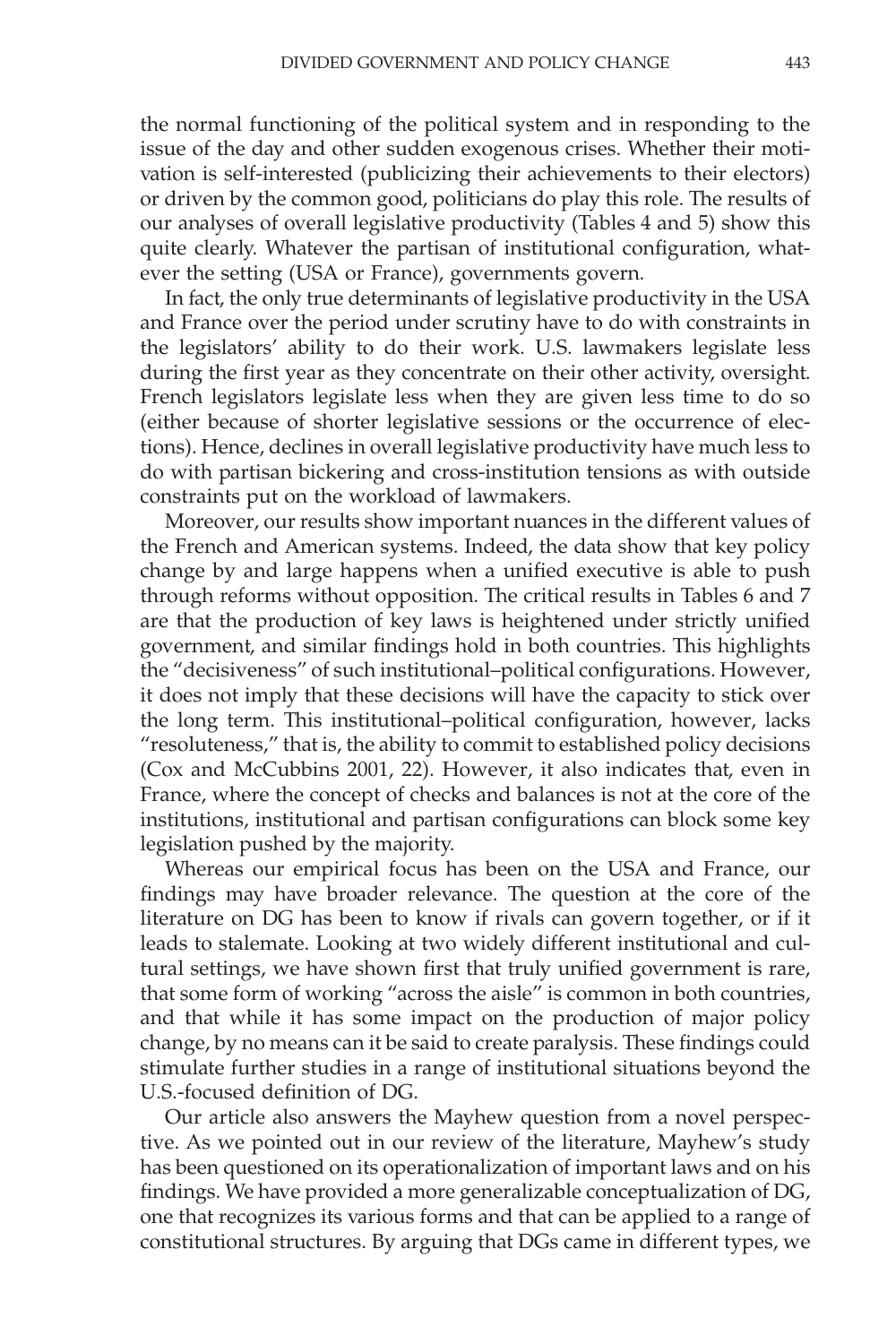were able to specify how each institutional actor may affect lawmaking. We also point out how rare truly unified government actually is, in the USA or in France. Hence, if Mayhew's clever title *Divided We Govern* was meant to argue that there was no more gridlock under unified and DG periods, we could not agree more. We do reach a different finding than Mayhew in that we find landmark policy change occurs more often under (strongly) unified government than under any form of shared control. More generally, his argument that DG is something close to the normal state of things, and therefore cannot be seen to make governing impossible, proves accurate for the case of France as well as the USA. The USA has known strongly unified government for only 6 of the last 64 years, and France for just 14 of the last 33. *Divided We Govern*, indeed.

#### **Notes**

- 1. Before 1975, two-thirds of the "present and voting" senators had to agree to end debate and stop a filibuster. In 1975, the threshold was lowered to three-fifths of the "duly chosen and sworn" senators. So the filibuster point moved from 66 to 60 in that year.
- 2. Senate elections in France are indirect, with local elected officials dominating the electoral college, and this overrepresentation of rural areas explains the consistent rightward tilt in the Senate's political ideology. Nonetheless, the balance tilted toward the left for the first time in more than 50 years in September 2011. As our data on legislative productivity do not cover the current legislature, we do not analyze this situation. However, it reinforces our point that the patterns of divided and unified control are more complicated than is commonly assumed.
- 3. Article 10 states: "The President of the Republic shall promulgate Acts of Parliament within fifteen days following the final passage of an Act and its transmission to the Government. He may, before the expiry of this time limit, ask Parliament to reopen debate on the Act or any sections thereof. Such reopening of debate shall not be refused."
- 4. That is, laws related to the organization of the state apparatus.
- 5. Even if less widespread in France than in the USA, some laws are designed with explicit sunset provisions. For example, in 1994, three bioethics laws were passed with the provision that they be revised after 10 years. When they were revised in 2004 and in 2011, the revision was set at 7 years later (La documentation française 2011).
- 6. In France, legislative and presidential elections have taken place in the middle of the year, and the two elections usually take place at different times. Election years being truncated years, we have two data points for these years. For example, 1993–1 denotes the preelection period of 1993 and 1993–2 the postelection period. The number of laws enacted in 1993 is therefore split between laws enacted before the legislative elections and laws enacted after these elections. In the analysis, we measure productivity per month.
- 7. As we have mentioned earlier, organic laws are laws related to the organization of the state apparatus.
- 8. Organic laws are automatically referred for constitutional review. This is why we only kept organic laws that have been adopted by a public vote.
- 9. The Conference des Presidents includes the Speaker of the National Assembly, the six vice-speakers, the leaders of the parliamentary party caucuses,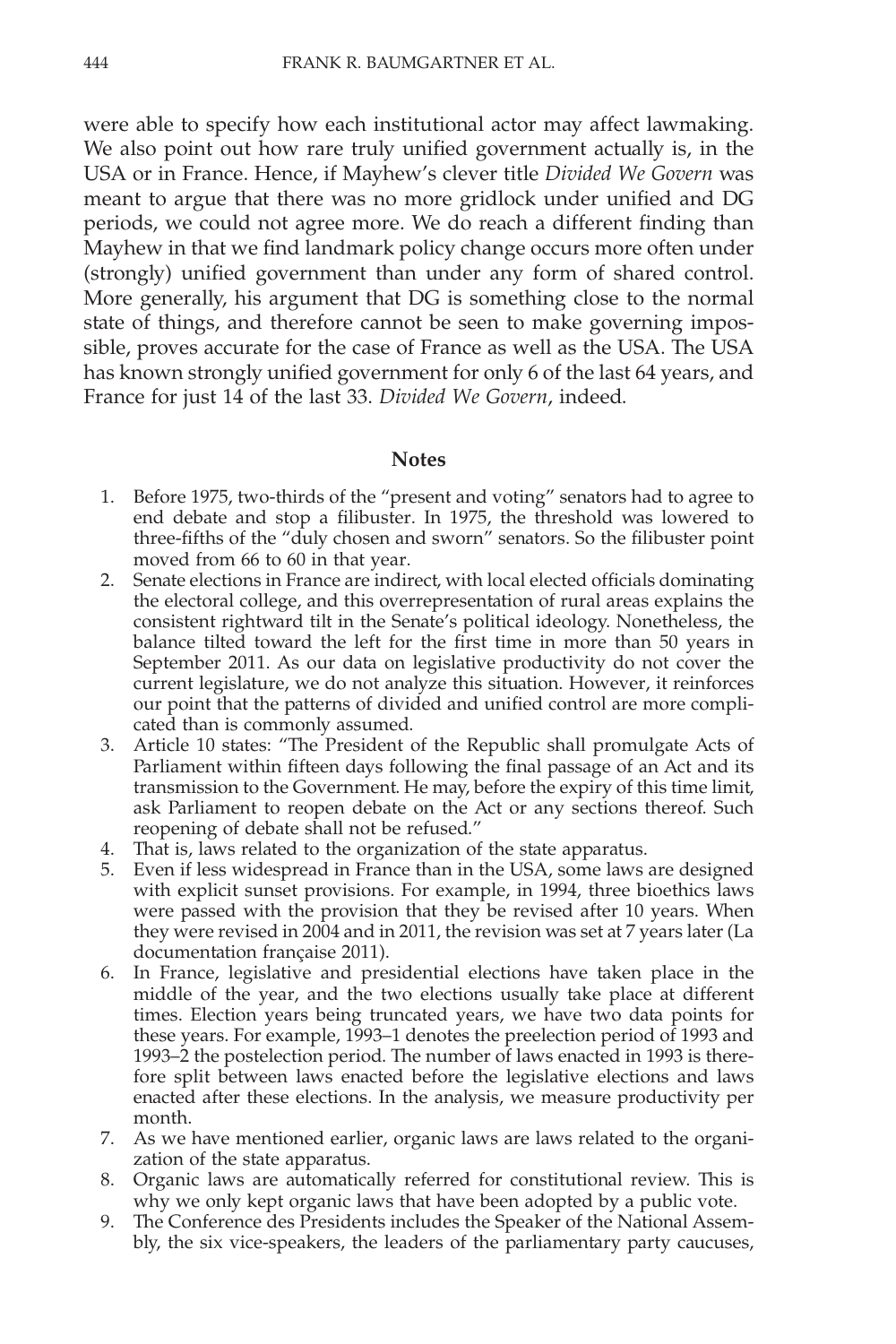the presidents of legislative committees, and other members of the Chamber. The government is represented by one of its members, customarily the minister in charge of relations with Parliament.

- 10. Assemblée Nationale website at http://www.assemblee-nationale.fr/ connaissance/collection/6.asp accessed January 29, 2010.
- 11. The mean between strictly and formally unified governments is significant at  $P = 0.03$ , between strictly unified and weakly divided governments at *P* = 0.001, strictly unified and strongly divided governments at *P* = 0.077.
- 12. The results are averaged per month to take into account the variable length of the legislative session.
- 13. We also include a "time" variable to control for the long-term downward trend in U.S. law production.

## **References**

- Adler, E. Scott, and John Wilkerson. 2012. *Congress and the Politics of Problem Solving*. Cambridge, UK: Cambridge University Press.
- Alesina, Alberto, and Howard Rosenthal. 1996. "A Theory of Divided Government." *Econometrica* 64 (6): 1311–1341.
- Bailey, Michael A. 2007. "Comparable Preference Estimates across Time and Institutions for the Court, Congress, and Presidency." *American Journal of Political Science* 51 (3): 433–448.

Balladur, Edouard. 1995. *Deux Ans à Matignon*. Paris: Plon.

- Balme, Richard. 2009. "France, Europe and the World: Foreign Policy and the Political Regime of the Vth Republic." In *The French Fifth Republic at Fifty*, ed. Sylvain Brouard, Andrew Appleton, and Amy Mazur. Basingstoke: Palgrave.
- Baumgartner, Frank, Sylvain Brouard, and Emiliano Grossman. 2009. "Agenda-Setting Dynamics in France: Revisiting the 'Partisan Hypothesis'." *French Politics* 7 (2): 75–95.
- Binder, Sarah. 1999. "The Dynamics of Legislative Gridlock, 1947–96." *American Political Science Review* 93 (3): 519–533.
- Brady, David W. 1993. "The Causes and Consequences of Divided Government: Toward a New Theory of American Politics?" *American Political Science Review* 87 (1): 183–194.
- Brouard, Sylvain. 2009. "The Politics of Constitutional Veto in France: Constitutional Council, Legislative Majority and Electoral Competition." *West European Politics* 32 (2): 384–403.
	- ———. 2011. "The Role of French Governments in Legislative Agenda Setting." In *The Role of Governments in Legislative Agenda Setting*, ed. Bjorn Erik Rasch and George Tsebelis. Oxford: Routledge.
- Chiou, Fang-Yi, and Lawrence L. Rothenberg. 2003. "When Pivotal Politics Meet Partisan Politics." *American Journal of Political Science* 47 (3): 503–522.
- Cohendet, Marie-Anne. 1993. *La cohabitation: leçons d'une expérience*. Paris: Presses universitaires de France.
- Coleman, John J. 1999. "Unified Government, Divided Government, and Party Responsiveness." *American Political Science Review* 93 (4): 821–835.
- Conley, Richard S. 2007. "Presidential Republics and Divided Government: Law-Making and Executive Politics in the United States and France." *Political science Quarterly* 122 (2): 257–285.
	- ———. 2011. "C'est en forgeant qu'on devient forgeron? Assessing legislative productivity in Fifth Republic France." *French Politics* 9: 158–181.
- Cox, Gary, and Mathew McCubbins. 2001. "The Institutional Determinants of Economic Policy Outcomes." In *Presidents and Parliaments*, ed. Stephen Haggard and Mathew McCubbins. Cambridge, UK: Cambridge University Press.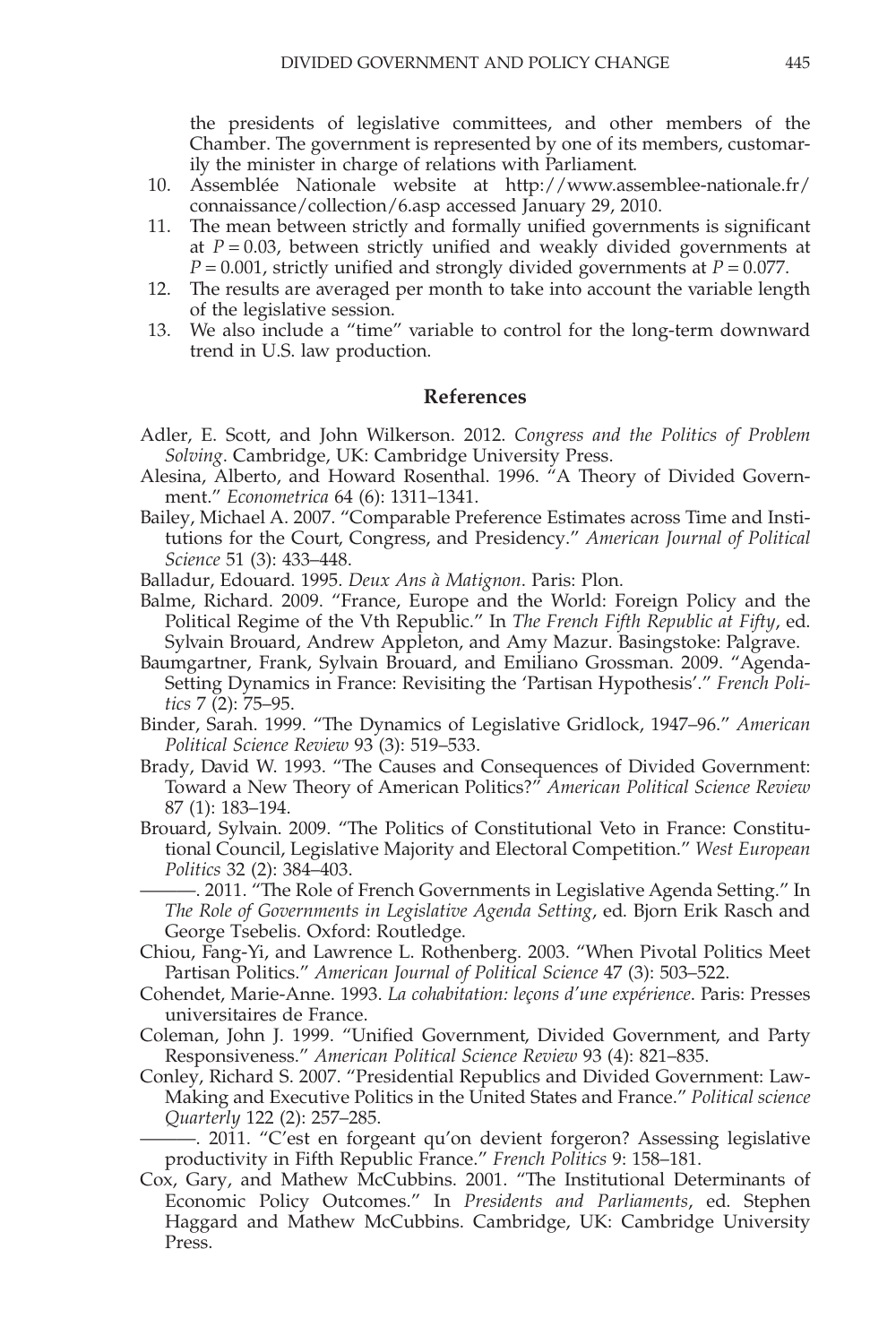- Edwards, George C., Andrew Barrett, and Jeffrey Peake. 1997. "The Legislative Impact of Divided Government." *American Journal of Political Science* 41 (2): 545–563.
- Fiorina, Morris P. 1996. *Divided Government*. Boston: Allyn and Bacon.
- Green-Pedersen, Christopher, and Peter B. Mortensen. 2010. "Who Sets the Agenda and Who Responds to It in the Danish Parliament? A New Model of Issue Competition and Agenda-Setting." *European Journal of Political Research* 49 (2): 257–281.
- Grossman, Emiliano, and Nicolas Sauger. 2009. "The End of Ambiguity? Presidents versus Parties or the Four Phases of the Fifth Republic." *West European Politics* 32 (2): 420–434.
- Howell, William, Scott Adler, Charles Cameron, and Charles Riemann. 2000. "Divided Government and the Legislative Productivity of Congress, 1945-94." *Legislative Studies Quarterly* 25 (2): 285–312.
- Huber, John D. 1992. "Restrictive Legislative Procedures in France and the United States." *The American Political Science Review* 86 (3): 675–687.
- ———. 1996. *Rationalizing Parliament: Legislative Institutions and Party Politics in France*. Cambridge, UK: Cambridge University Press.
- Irondelle, Bastien. 2009. "Defence and Armed Forces: The End of the Nuclear Monarchy?" In *The French Fifth Republic at Fifty*, ed. Sylvain Brouard, Andrew Appleton, and Amy Mazur. Basingstoke: Palgrave.
- Jones, Bryan D., and Frank R. Baumgartner. 2005. *The Politics of Attention: How Government Prioritizes Problems*. Chicago: University of Chicago Press.
- Jones, Bryan D., Heather Larsen-Price, and John Wilkerson. 2009. "Representation and American Governing Institutions." *Journal of Politics* 71 (1): 277–290.
- Krehbiel, Keith. 1998. *Pivotal Politics: A Theory of U.S. Lawmaking*. Chicago: University of Chicago Press.
- La documentation française. 2011. "Lois de bioéthique: la révision 2010-2011." <http://www.ladocumentationfrancaise.fr/dossiers/d000030-lois-de -bioethique-la-revision-2010-2011>.
- Laver, Michael. 1999. "Divided Parties, Divided Government." *Legislative Studies Quarterly* 24 (1): 5–30.
- Lazardeux, Sébastien. 2009. *Cohabitation and Policymaking Efficiency in Semi-Presidential Systems*. Seattle, WA: Department of Political Science, University of Washington.
- Leuffen, Dirk. 2009. "Does Cohabitation Matter? French European Policy-Making in the Context of Divided Government." *West European Politics* 32 (6): 1140– 1160.
- Mayhew, David R. 1991. *Divided We Govern: Party Control, Lawmaking, and Investigations, 1946–1990*. New Haven, CT: Yale University Press.
- McKay, David. 1994. "Divided and Governed? Recent Research on Divided Government in the United States." *British Journal of Political Science* 24 (4): 517–534.
- Parodi, Jean-Luc. 1997. "Proportionnalisation périodique, cohabitation, atomisation partisane : un triple défi pour le régime semi-présidentiel de la Cinquième République." *Revue Française de Science Politique* 47 (3): 292–312.
- ———. 2002. "L'énigme de la cohabitation, ou les effets pervers d'une présélection annoncée." *Revue Française de Science Politique* 52 (5): 485–504.
- Siaroff, Alan. 2003. "Comparative Presidencies: The Inadequacy of the Presidential, Semi-Presidential and Parliamentary Distinction." *European Journal of Political Research* 42 (3): 287–312.
- Thorson, Gregory R. 1998. "Divided Government and the Passage of Partisan Legislation, 1947–1990." *Political Research Quarterly* 51 (3): 751–764.
- Tsebelis, George. 1995. "Veto Players and Law Production in Parliamentary Democracies." In *Parliaments and Majority Rule in Western Europe*, ed. H. Döring. New York: St. Martin's Press.